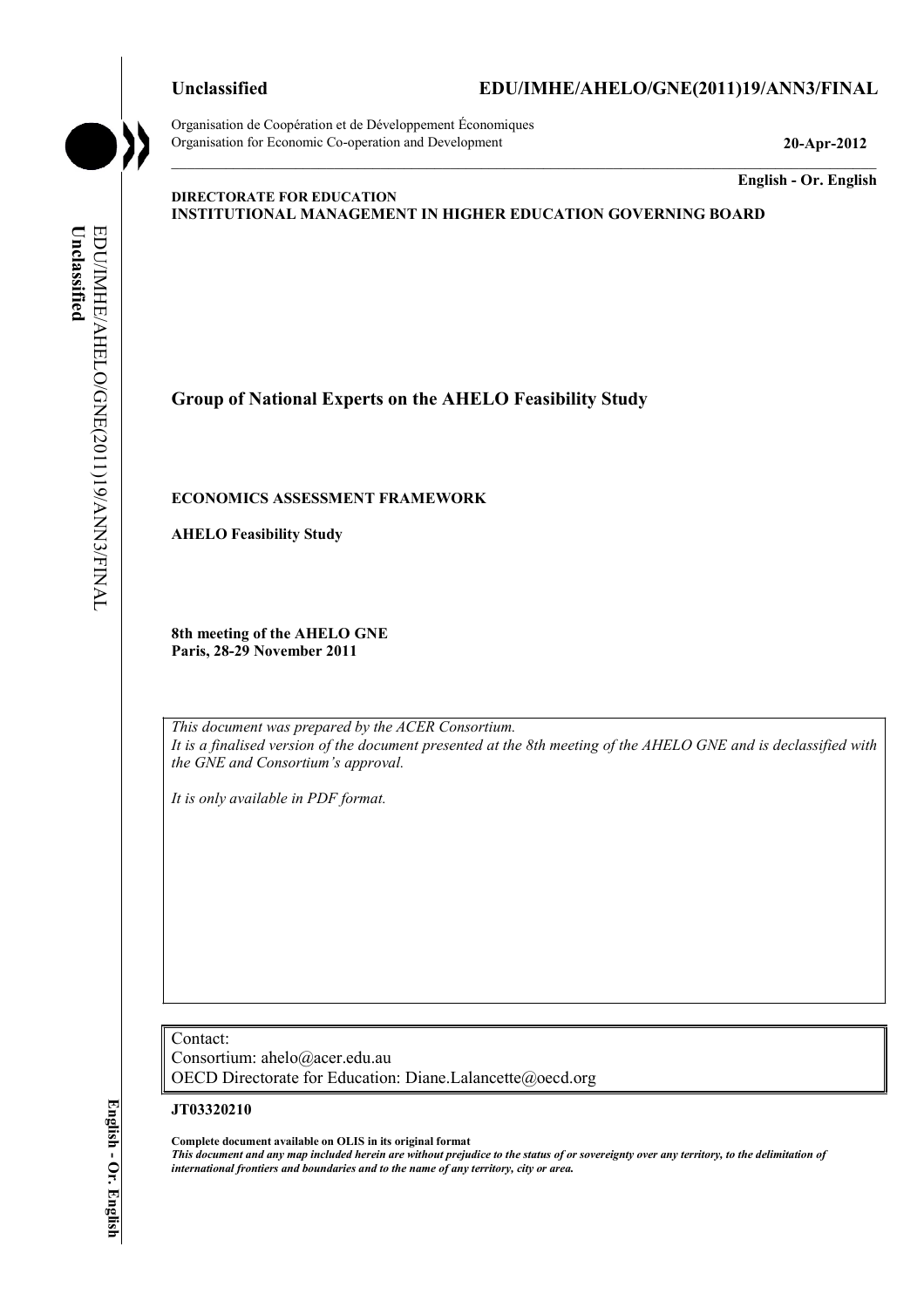EDU/IMHE/AHELO/GNE(2011)19/ANN3/FINAL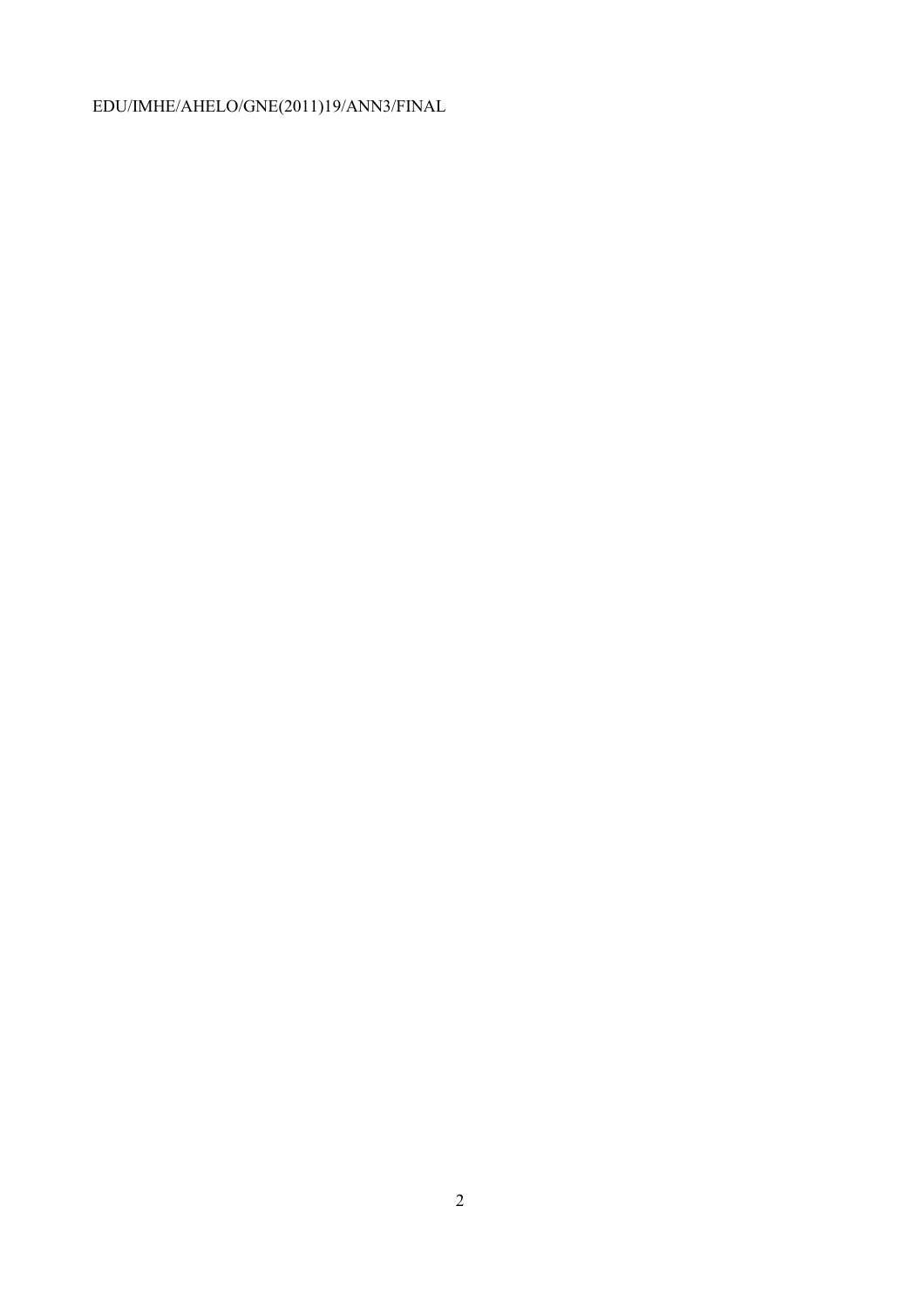

# **Economics Assessment Framework**

**January 2012**



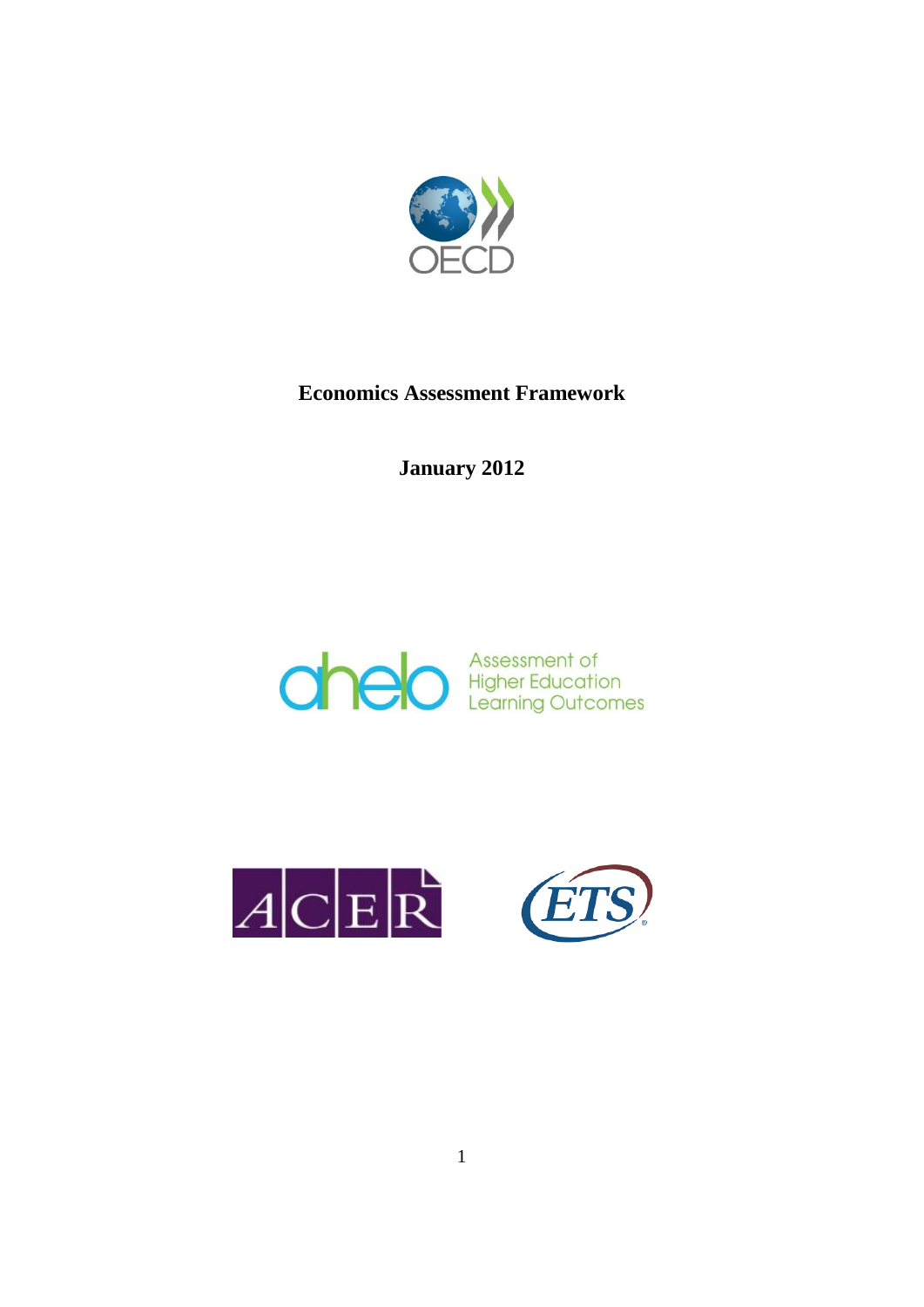| Learning Outcome I: Students should be able to demonstrate subject knowledge and           |  |
|--------------------------------------------------------------------------------------------|--|
|                                                                                            |  |
|                                                                                            |  |
|                                                                                            |  |
| Learning Outcome II: Students should be able to demonstrate subject knowledge and its      |  |
|                                                                                            |  |
| Learning Outcome III: Students should be able to demonstrate the ability to make effective |  |
|                                                                                            |  |
|                                                                                            |  |
|                                                                                            |  |
|                                                                                            |  |
| Learning Outcome IV: Students should be able to demonstrate the ability to communicate     |  |
|                                                                                            |  |
|                                                                                            |  |
| B - Using appropriate analytical tools, such as tables, charts, graphs, models, etc., to   |  |
|                                                                                            |  |
|                                                                                            |  |
|                                                                                            |  |
| Learning Outcome V: Students should be able to demonstrate the ability to acquire          |  |
|                                                                                            |  |
|                                                                                            |  |
|                                                                                            |  |
|                                                                                            |  |
|                                                                                            |  |
|                                                                                            |  |
|                                                                                            |  |
|                                                                                            |  |
|                                                                                            |  |
|                                                                                            |  |
|                                                                                            |  |
|                                                                                            |  |

# **CONTENTS**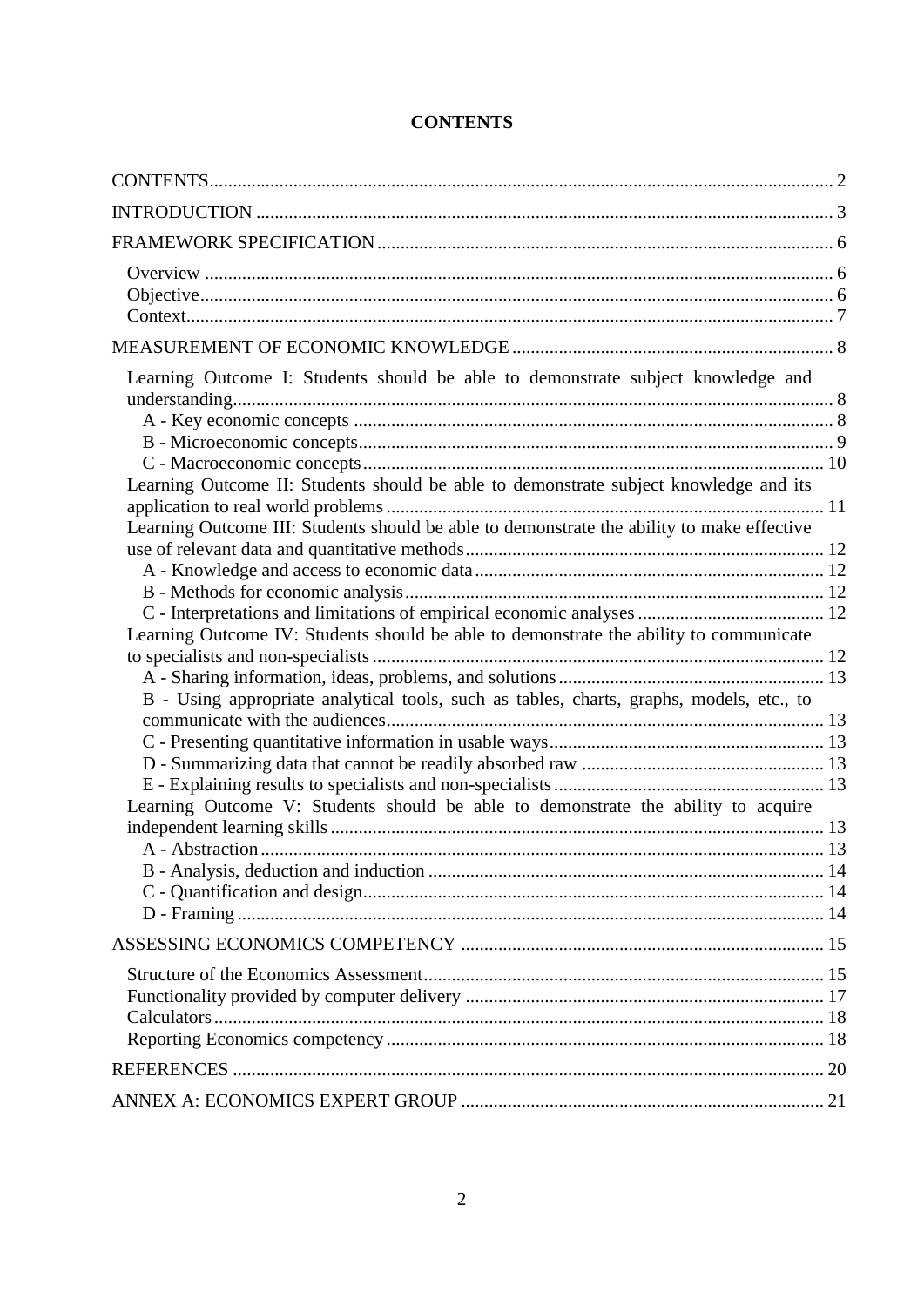#### **INTRODUCTION**

- 1. Within the United States advocates of large-scale general-education tests assert that individual students" general abilities to think critically, reason analytically, solve problems and communicate clearly can be assessed as the product of higher education. Accordingly, individual student scores can then be aggregated to the institutional level and compared to previous scores and other institutions to provide signals to the institution about its overall performance as a unit. In contrast, as seen in the European idea of TUNING, others assert that the essence of a higher education is discipline based, with each discipline having its own assessment needs based on desired student outcomes. To construct an assessment instrument within a field such as economics, therefore, requires that there first be consensus as to what constitutes the "language of economics". While economists may use a range of approaches and hold a number of standpoints, resulting in intense debates within the discipline, the first step in assessing economics learning outcomes is to identify a core language which enables them to communicate with each other.
- 2. The 2009 TUNING-AHELO Expert Group, representing economists from around the world, unanimously agreed that the language of economics could be seen in the work of the recipients of the Nobel Prize in the Science of Economics. In their approach to problems, issues, and events modern-day economists typically start with the identification of objectives to be achieved and a recognition of the constraints or resource restrictions that must be confronted in any attempt to achieve those objectives. Models of (or methods for connecting) objectives and constraints are then formulated, where the models identify relevant institutional details and might be static (ignoring time) or dynamic, with or without the incorporation of sources of uncertainty. Models might be based on or involve theoretical considerations, social norms, history of economic thought, or empirical inference, with reflections on shortcomings in the analysis based on mathematical limitations, data availability, or other impediments. Analysis might be aimed at explaining the allocation, distribution, and use of resources and their consequences for economic and social well-being at the individual or firm (micro) level or the aggregate (macro) level, recognising local, national, or international dependencies.
- 3. As seen in the curriculum of universities around the world, not only is there general agreement on what it means to be an economist, there is also agreement on the type of courses or subjects that are required to acquire the language of economics. For example, Yamaoka, Asano and Abe (2010) call attention to the fact that until the collapse of the Soviet Union in 1991, universities in Japan and Europe typically had Marxist economists in their faculties and offered courses in Marxist Economics but that is no longer the case. Today it is rare to see a required introductory or more advanced course in Marxist Economics. What is taught and learned in the microeconomic and macroeconomic introductory courses for the bachelor's degree tends to be relatively standard as seen in the numerous textbooks that differ only slightly from each other. At the intermediate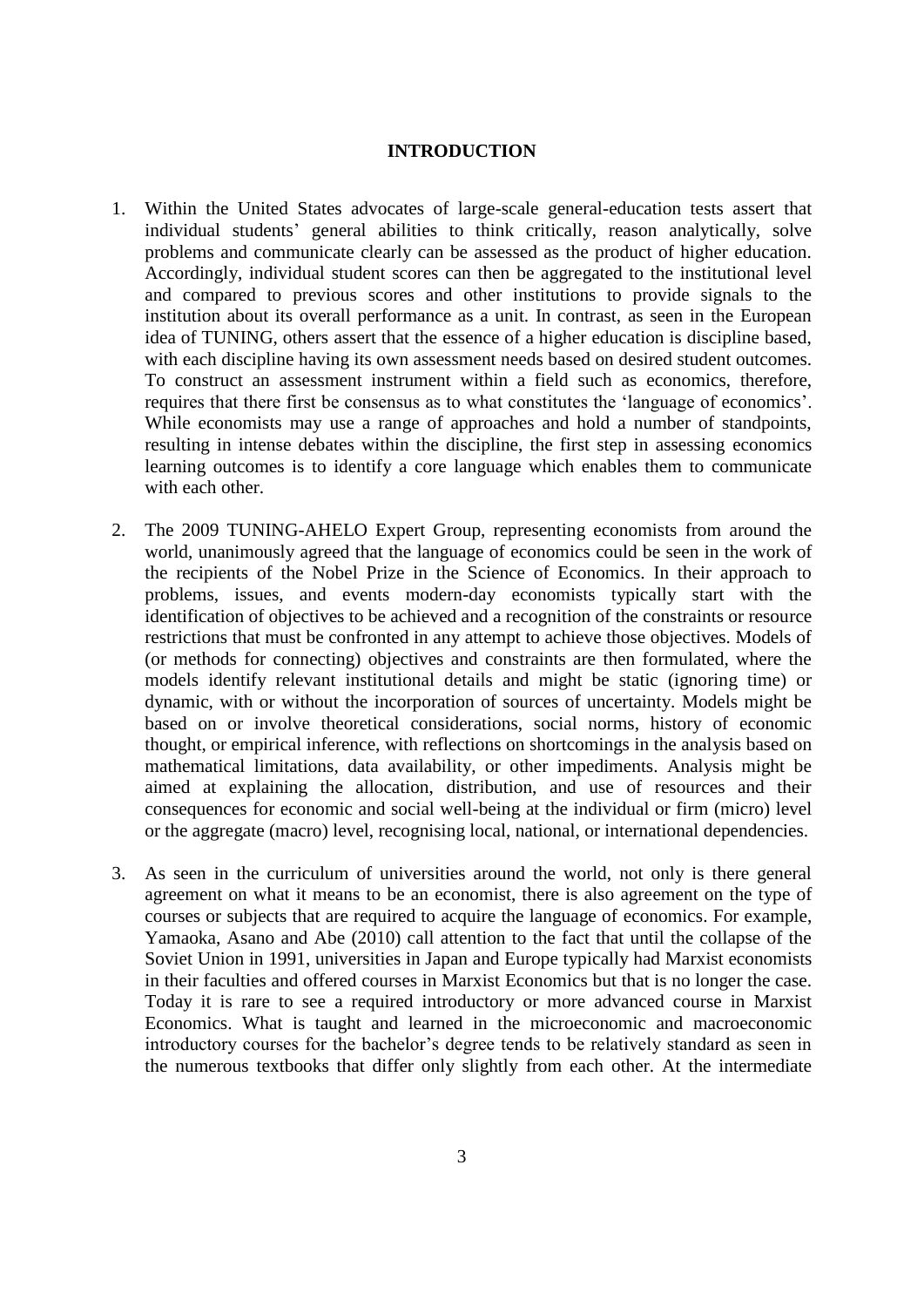level differences in textbooks begin to appear but these differences are more a matter of emphasis within the models considered than in the approach to economic reasoning.<sup>1</sup>

- 4. Even a cursory review of the four papers in the summer 2010 issue of the Journal of Economic Education that address the teaching of economics in Australia, Great Britain, Korea, and Japan shows that most universities have one or two introductory or principles courses that deal with microeconomic and macroeconomic ideas and concepts. For the bachelor"s degree in economics, students must also complete intermediate level courses in microeconomic and macroeconomic theory. At least one course in statistics is required, and many institutions also require formal course work in econometrics or mathematical economics. A few also require a course in the history of economic thought or economic history in general. The number of elective (field) courses for the economics major varies from university to university. $2^2$
- 5. Although there is agreement on what the language of economics incorporates, it is the differences in model specifications, empirical support, emphasis on mathematical rigor and non-academic matters involving religious, political and personal beliefs that make the development and acceptance of a standard assessment instrument for the bachelor"s degree in economics challenging. This was recognised by Hamish Coates (Ross, 2010) when quoted by journalist John Ross (2010) in the Campus Review saying that it was relatively easy to specify the capabilities needed by an engineer but such was not the case for an economist:

If someone can do those things, and do them in ways they can apply to professional practice, they"re going to be a thriving professional engineer. In Economics, it"s much more complicated. You"ve got different paradigms. Can we get consensus about what we need to measure, let alone any actual test? If we can test in those two divergent fields, it should be possible to do it in medicine, or math, or physics.

6. The different paradigms in conjunction with the difference in method of model development when done almost exclusively by words, graphs, or algebra add to the

<u>.</u>

<sup>&</sup>lt;sup>1</sup> Historically, and as seen in the popular press, economists have been classified into schools of thought: classical economics, Marxist, Chicago school (freshwater), saltwater schools (MIT, Harvard, Berkeley), French heterodox, Austrian school, Keynesian economics, post-Keynesian economics, behavioural economics, etc. Today mainstream or orthodox economists (as opposed to their heterodox critics) do not fit into any one particular school of thought on the many topics in *The Journal of Economic Literature* classification codes. It is the nature of their models, empirical support and what is emphasized that distinguishes them from those who simply adhere to an ideology.

 $2 \overline{P}$  For an example of the agreement on what courses are required for students to acquire the skill of an economist, consider the French government's response to the 2000 protest of students against: economics' "uncontrolled" use" and treatment of mathematics as "an end in itself," with the result that economics becomes an "autistic science," lost in "imaginary worlds," lacking empirical and concrete content; the repressive domination of neoclassical theory and approaches derived from it; and the dogmatic teaching style in economics, which leaves no place for critical and reflective thought; a lack of pluralistic approaches adapted to the complexity of economic objects and to the uncertainty surrounding most of the big economic questions. [\(http://www.autisme](http://www.autisme-economie.org/article155.html)[economie.org/article155.html\)](http://www.autisme-economie.org/article155.html). Pretty much ignoring these cries for heterodox reform, In 2007 the French government opened the Paris School of Economics (PSE) intended to be one of the top global institutions for economic studies to compete with the likes of [Harvard,](http://en.wikipedia.org/wiki/Harvard_University) Chicago, [MIT](http://en.wikipedia.org/wiki/MIT) and the [London School of Economics.](http://en.wikipedia.org/wiki/London_School_of_Economics) In keeping with the teaching of economics at the best institutions around the world, "In the first year (M1) of the master"s programmes, students take basic courses in microeconomics, macroeconomics, econometrics and economic history ... all courses are taught in English" [\(www.parisschoolofEconomics.eu/spip.php?rubrique4&lang=en\)](http://www.parisschoolofeconomics.eu/spip.php?rubrique4&lang=en).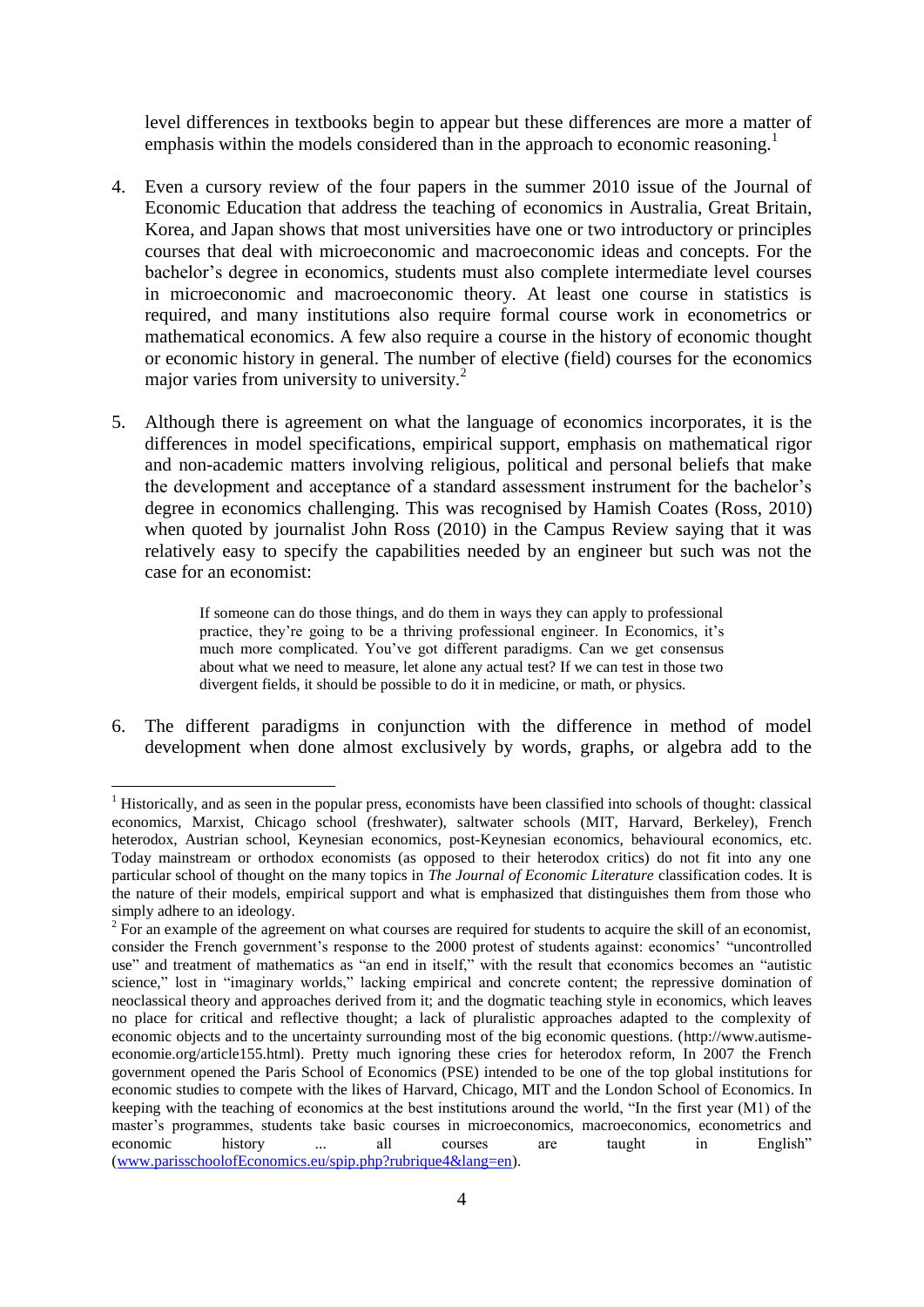complexity of producing a universally accepted testing instrument. Although it is relatively easy to guard against institutional and environmental misunderstandings (for example, the use of 'scalper' in talking about the sale of tickets outside a sporting event), language peculiarities are difficult to avoid (for example, even if a student in Russia has learned English, she or he might still have trouble with the distinction between the words price and cost, which are represented by one word in everyday Russian). Finally, there is the problem of having one instrument to serve for all institutions. For example, in The Netherlands (as found in other countries, as well) the tertiary system is binary with Higher Vocational Education (a type of Polytechnic and Fach Hochschule) and universities. Students' expectations, motivations, and skills differ greatly between these two systems and it is difficult to see how one test could serve the needs of both.

- 7. While educational content and expected outcomes in economics are relatively consistent, a need remains to produce robust data on learning outcomes and graduates' potential for subsequent success in work and further study. An assessment of economics capability undertaken as part of the AHELO Feasibility Study provides an opportunity to contribute to a more evidence-based approach to ascertaining quality in higher education. In collaboration with teams leading other modules, therefore, the work undertaken in the Economics strand of the AHELO study explores the feasibility of directly measuring learning outcomes in economics and across different cultural, linguistic, and institutional contexts.
- 8. With full recognition of the complications in assessing whether a student has acquired the knowledge and skills needed to master the language of economics, this Economics Assessment Framework sets out the guidelines for the development of a testing instrument for use in a variety of countries to assess the learning outcomes of students completing a bachelor"s degree or a first-cycle degree in economics.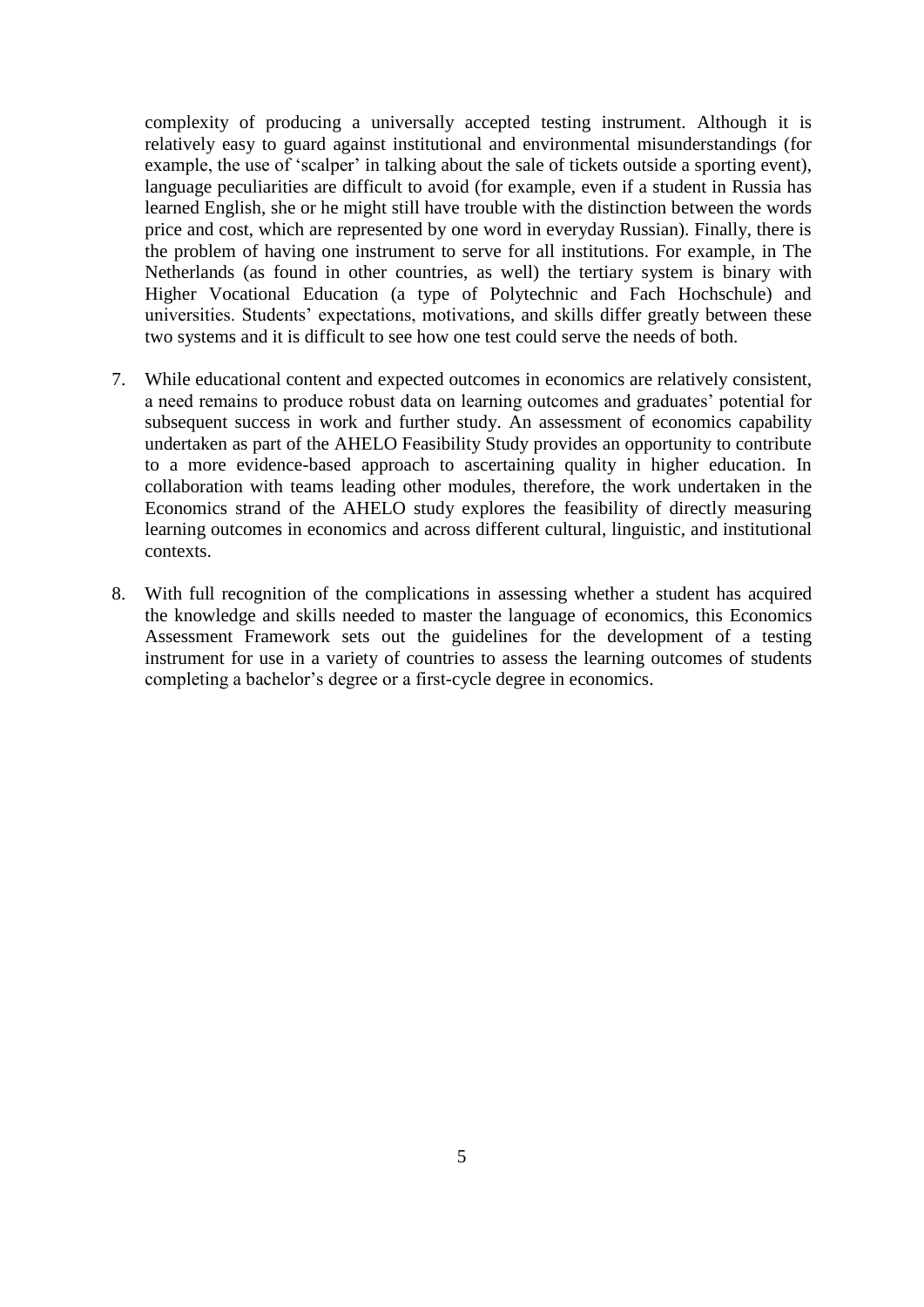# **FRAMEWORK SPECIFICATION**

### **Overview**

- 9. The issues faced by economists in today"s world are increasingly global and complex and require economists to have both strong technical knowledge and skills, and understanding of relevant environmental, social, political, and cultural contexts. In addition, as for other professions, economists are expected to be good communicators, both to economic experts and non-economic experts, to be able to work effectively in interdisciplinary teams, to conduct themselves ethically and professionally, and to be able to constantly update and improve their technical and personal skills. These requirements are reflected in the 'learning outcomes' discussed below.
- 10. A cornerstone of any assessment framework is an agreed definition of the domain to be tested and on which instrument development can be based. The aim of this study is to measure whether tertiary economic students in the last year of their first-cycle or bachelor can apply their knowledge and skills to solving economics problems.
- 11. Arguably the most important aspect of assessing economic competency is the evaluation of how a student performs when measured against pre-defined objectives of achievement. These objectives are encapsulated in what are known as learning outcomes. For economics, five learning outcomes were identified by the Tuning-AHELO Expert Group and serve to circumscribe the economic knowledge and skills that are the focus of this study. These learning outcomes have been used explicitly in designing the Economics Assessment instrument.
- 12. The framework for the AHELO Economics strand is based on the following five learning outcomes, all of which specify outcomes which students should be able to achieve by the end of their bachelor"s degrees:
	- I. demonstrate subject knowledge and understanding;
	- II. demonstrate subject knowledge and its application to real world problems;
	- III. demonstrate the ability to make effective use of relevant data and quantitative methods;
	- IV. demonstrate the ability to communicate to specialists and non-specialists; and
	- V. demonstrate the ability to acquire independent learning skills.

# **Objective**

13. The Economics strand of the OECD feasibility study is intended to assess the learning outcomes of students completing a bachelor"s degree or a first cycle degree in economics. Learning outcomes are statements of what a learner is expected to know, understand and be able to demonstrate after completion of a process of learning. This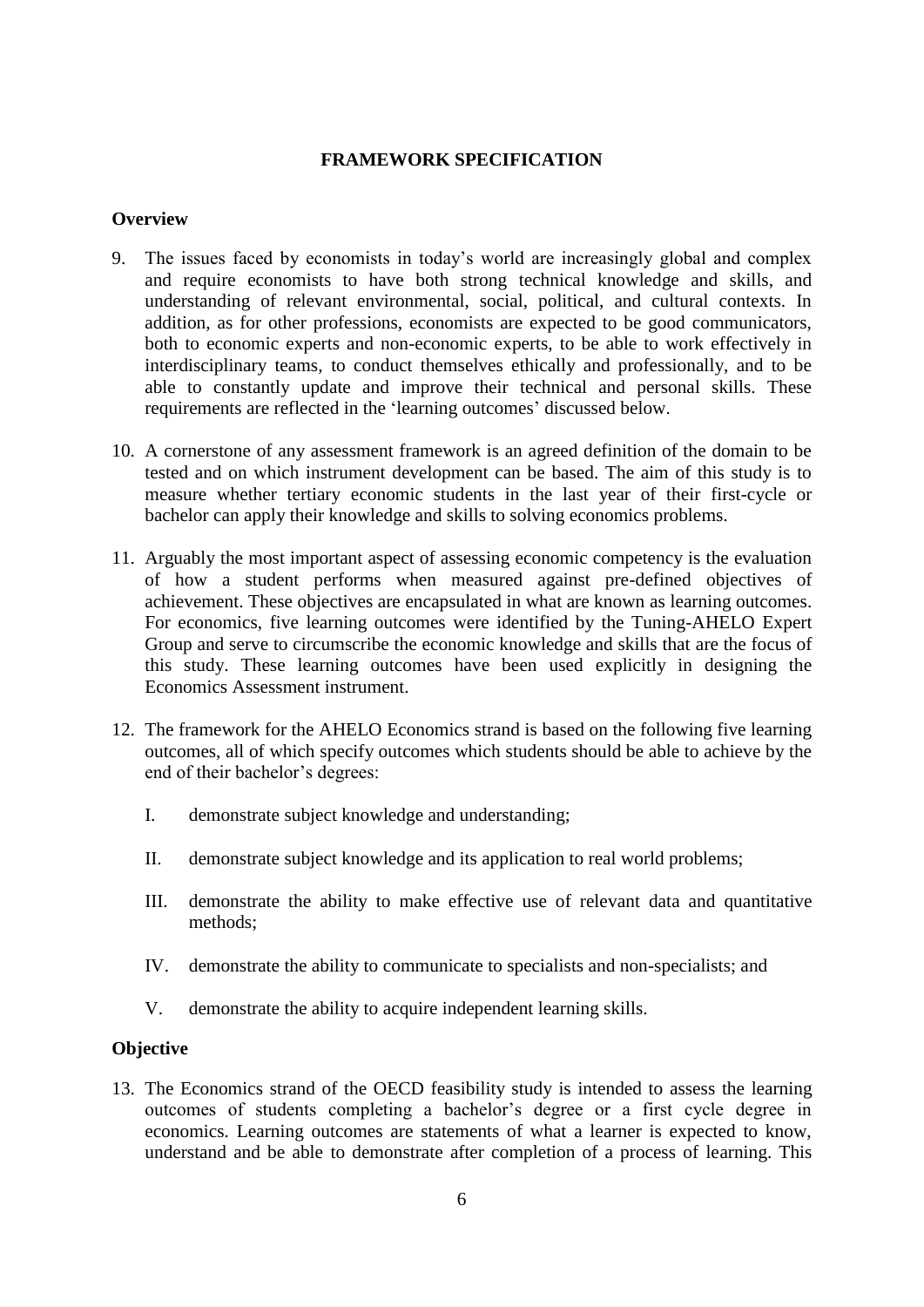framework describes and illustrates the domain of economic competency that is used in the AHELO Feasibility Study.

# **Context**

- 14. In May 2009, the OECD brought together a group of academic experts with expertise in the teaching and learning of economics. These experts came from different countries and cultures, they spoke different languages, and they represented different academic and pedagogical traditions. This group reviewed how economics is taught and what is taught in various countries/universities and what research has been done in these areas. (The findings of this group are summarised in Tuning-AHELO Conceptual Framework of Expected and Desired Learning Outcome in Economics).<sup>3</sup>
- 15. The authors of the Tuning-AHELO paper concluded that a framework for economics should focus on identifying and describing the learning outcomes necessary for a firstcycle or bachelor"s degree student to have achieved to be successful in a job or to be successful in pursuing a higher academic degree. The Tuning-AHELO Group also concluded that the QAA Subject Benchmark Statement for Economics 2007 from the United Kingdom could serve as a guide for developing the learning outcomes.
- 16. The Economics Assessment Framework which follows is based on the Tuning-AHELO paper as well as the QAA benchmarks. This document summarises the decisions of the AHELO Economics Experts Group, which held its first meeting in Paris from 29 to 31 October 2010 in preparation for the Economics strand of the OECD AHELO Feasibility Study to be conducted in 2011. In this Economics Assessment Framework the focus is on identifying the students' learning outcomes in economics, and not on specific teaching methods, course requirements for graduation, and the like. The framework was drafted by ETS, with input from Professor Rae Jean Braunmuller-Goodman from the United States Naval Academy, in September 2010, reviewed by the Economics Expert Group both before and during their meeting in October 2010 and also posted on the AHELO Exchange for feedback from participating countries. It was then updated based on feedback and finalised in April 2011.
- 17. The AHELO Economics Assessment does not focus on the recall of factual knowledge, but rather focuses on "above content" skills including application of concepts, use of appropriate statistical and non-statistical tools, drawing conclusions, recommending policy, and being conversant with the language of economics. The first step in learning the language of economics involves knowing and understanding basic economic concepts which are listed as part of Learning Outcome I below and organised as key economic concepts (used in both microeconomics and macroeconomics), microeconomic concepts, and macroeconomic concepts. Learning Outcomes II-IV focus on the application of these concepts, the use of tools to evaluate issues, the use of data, and the ability to communicate results to various audiences.

1

 $3$  www.oecd.org/dataoecd/46/33/43160495.pdf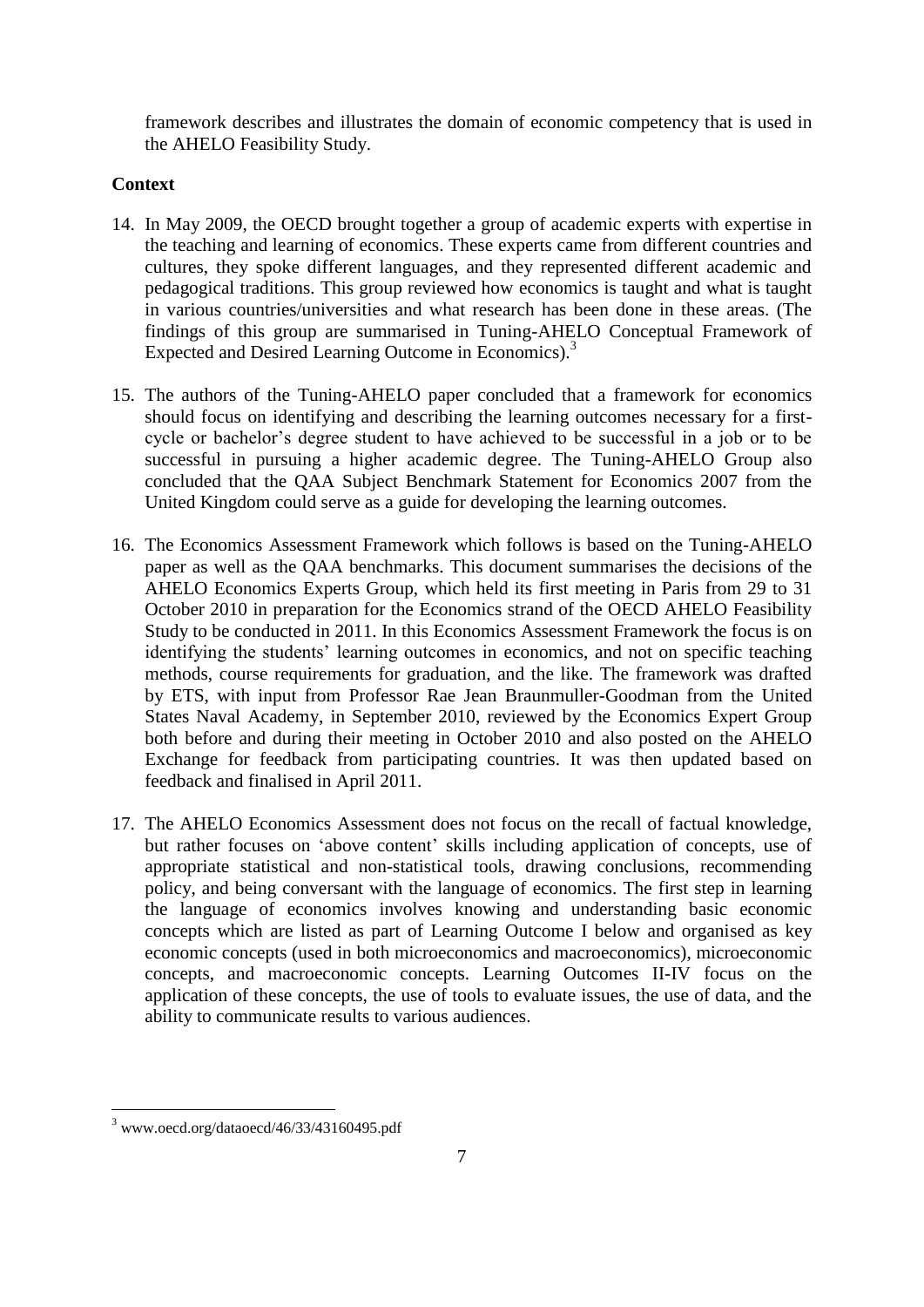# **MEASUREMENT OF ECONOMIC KNOWLEDGE**

# **Learning Outcome I: Students should be able to demonstrate subject knowledge and understanding**

- 18. Subject knowledge and understanding can be measured by asking students to demonstrate:
	- consistent and coherent command of the language of economics, including the ability to clearly define standard terms and explain basic concepts in both microeconomics and in macroeconomics; with recognition given to controversies;
	- consistent and coherent command of the principles of economics, both microeconomics and macroeconomics, and the ability to structure economic arguments in a coherent and convincing way;
	- the ability to explain how economic agents (individuals, households, firms, governments, etc.) make decisions and make choices, and the ability to use this understanding to solve problems related to economic decisions;
	- the ability to explain the basic workings of an economic system and the role of policy in such a system; and
	- the ability to articulate critical features and shortcomings in an economic model or in a method of analysis.
- 19. While actual course requirements and content within specific courses vary widely across and within countries, some of the common concepts that are covered in this assessment are listed below.

# *A - Key economic concepts*

- i. Opportunity cost: By asking and answering the question "*what is given up when one alternative is selected*?", economists can think about the costs of an action in terms of all resources. An assessment of what is given up may involve a comparison of alternatives at different times. Present value calculations are used to compare alternatives with different cash outflows and inflows at different times to reflect the time value of money and other factors such as risk.
- ii. Incentives and expectations: People often react in predictable ways to incentives. Being able to predict how people will respond to incentives is critical in evaluating policies and strategies. The use of expectations in decision-making requires an understanding of probability and the notion that there can always be unexpected shocks or surprises. How agents form expectations and use expectations is debated in economics and forms the bases for alternative model formulations.
- iii. Equilibrium and disequilibrium: A stable equilibrium describes a state in which there is a tendency for prices and output to remain the same. Equilibrium does not always result in full employment or optimal allocation of resources. Disequilibrium indicates at least some economic agents have an incentive to change behaviour. The ability to identify disequilibria is important in policy-making.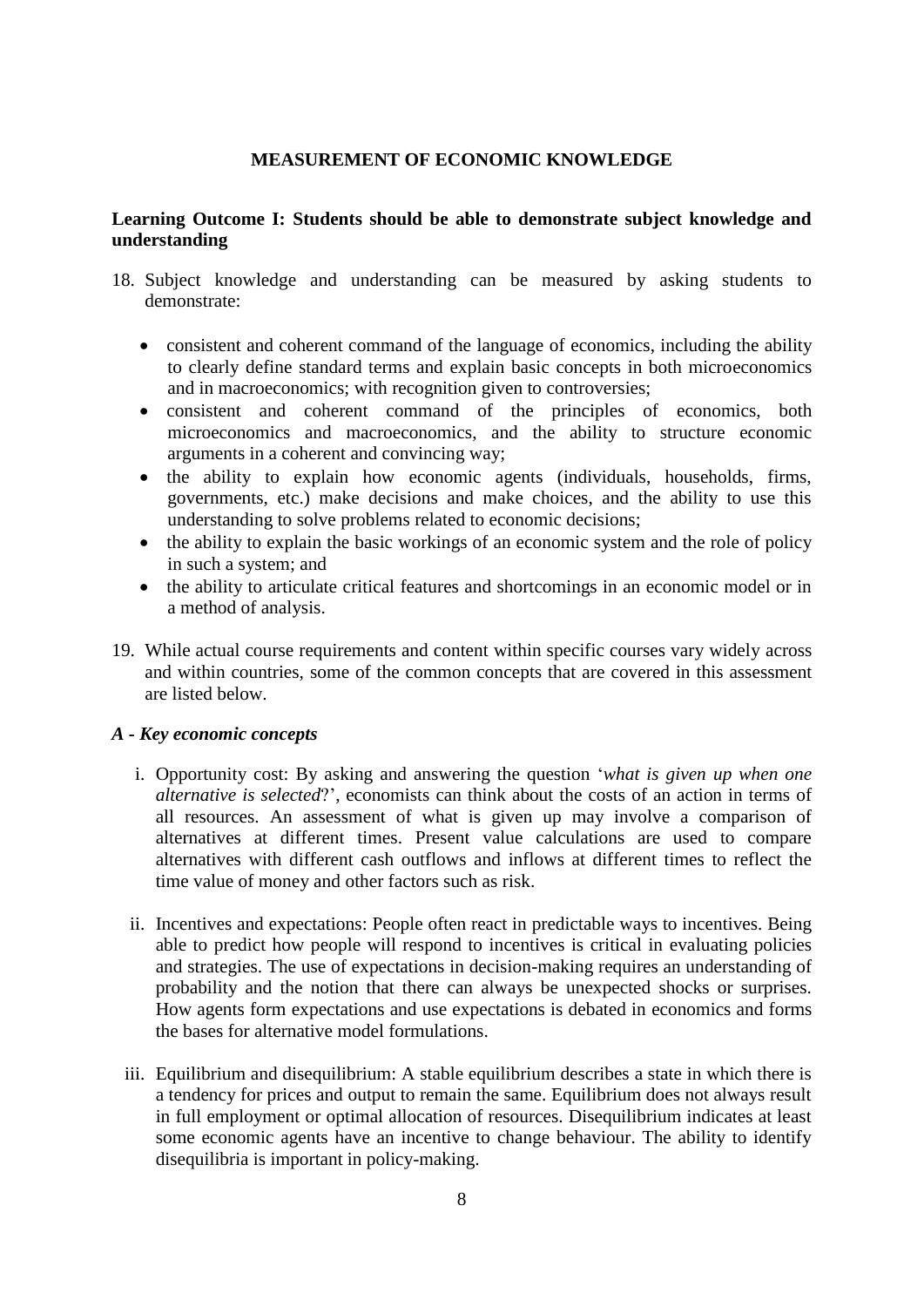- iv. Strategic thinking: This type of thinking involves the roles of opportunities, outcomes, information, and motivation in the analysis of actions, including conflict, bargaining and negotiation, and inter-temporal decision-making. Game theory techniques are sometimes used to model this behaviour.
- v. The relevance of marginal considerations: Decision-making sometimes involves the analysis of small variations in inputs for which small changes in outputs can be expected. Unfortunately, continuous incremental analysis is not always possible. However, when the additional benefit of an action is greater than the additional cost, the action should be taken.
- vi. The possible gains from voluntary exchange: Voluntary exchange takes place when parties expect to gain from that trade. The identification and measurement of gains relative to costs and the barriers to maximizing net gains are important in devising appropriate policies to optimize the use of scarce resources.
- vii. Systems and dynamics: Many economic decisions or events can start a complex chain of reactions. The ability to see beyond the direct or short-term effects of a decision can contribute to analysing the effects of both deliberate decisions and external shocks.
- viii. Numeracy: Economic analysis requires the use of numbers, mathematical concepts and methods, logical thinking, and reasoning in order to evaluate issues and solve problems.

#### *B - Microeconomic concepts*

- i. Decision-making and choice: Economic agents are required to make choices because resources are scarce. Choices involve considerations of opportunity costs, marginal analysis, production trade-offs (production possibilities frontiers), relationships between goods (substitutes versus complements), elasticity, and substitution and income effects. Risk and uncertainty affect choices of economic agents.
- ii. Production and exchange of goods: In some economic systems decisions about what to produce and how to produce are determined by markets, and in other economic systems such decisions are made by government agents. Economic activity, including the production of goods and services, may also occur outside of markets. Some economic decisions may be made through cooperation and bargaining.
- iii. The interdependency of markets: Firms use scarce resources to produce goods and services for consumers, businesses, and governments. The demand for labour and other scarce resources is a derived demand and depends on the demand for the goods and services that those resources produce.
- iv. Prices and market structure: In economic systems that rely on markets, consumer demand, costs, and the interaction of firms within specific market structures, determine price and output. The structure of costs, the conditions for entry and exit, product differentiation, and government regulations affect market structure. Government regulations, taxes, and subsidies also affect prices and output.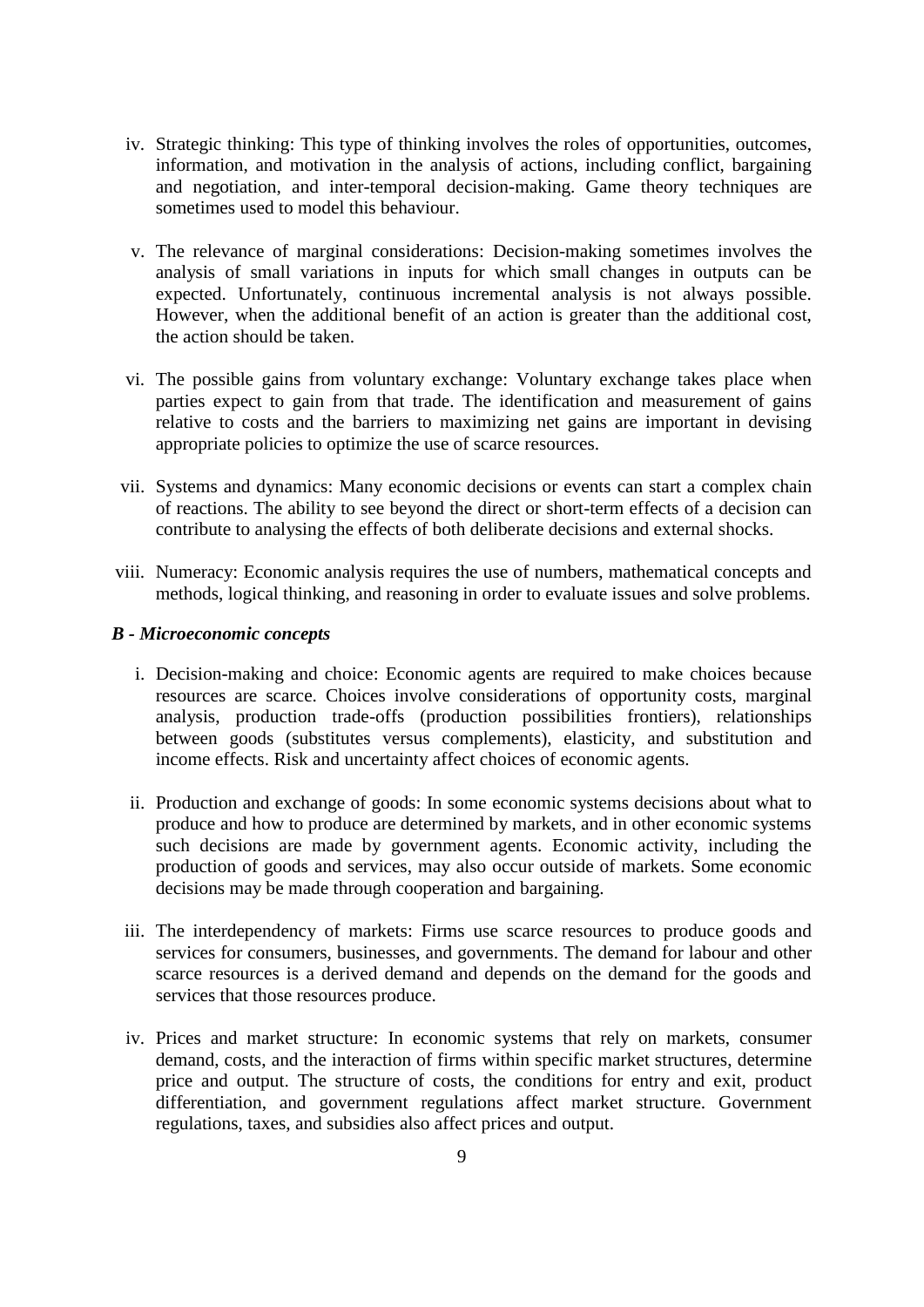- v. Market failures: Externalities, asymmetric information, moral hazard, adverse selection, the strategic behaviour of firms in imperfect markets, and public goods may lead to inefficiency or market failure. Market failure may lead to government intervention in markets. Differentials in power among firms and between firms and workers may also affect the allocation of resources.
- vi. Economic welfare: Welfare economics evaluates how alternative economic arrangements affect economic efficiency and income distribution. One basic concept used to evaluate alternative economic arrangements is Pareto optimality, but other criteria, including equity, equality, and the provision of a minimum standard of living are also important.

### *C - Macroeconomic concepts*

- i. Employment and unemployment: Full utilisation of resources (land, labour, capital) yields maximum production of goods and services with fixed technologies, social norms, and market and government structures. The unemployment of resources in an economy reduces that country's output to below its potential production (gross domestic product, GDP) level. Market forces need not automatically eliminate unemployment. There are many different types of unemployment (e.g., frictional, structural, cyclical). There is also a discouraged-encouraged worker phenomenon associated with changes in reported unemployment.
- ii. National income: The value of a nation"s production can be used to measure the nation"s growth and make cross country comparisons. National income, also referred to as GDP, can be reported in real and nominal values.
- iii. International Trade and Finance: Trade occurs between nations and is based on comparative advantage and the gains from trade. The trade in goods and services, financial transactions, and capital inflows and outflows determine the exchange rate (the international value of a country"s currency) and are summarized in the balance of payments. The balance of payments consists of the current account (trade in goods and services and financial transactions between countries), the capital account (inflows and outflows of capital), and financial transfers which occur if the current account and capital account do not sum to zero. Changes in the international value of a country"s currency may impact a country's interest rate and other macroeconomic variables. Trade barriers, such as tariffs and quotas, will impact both international trade and the international value of a country"s currency.
- iv. International linkages and economies: Internationalisation and globalisation are major economic trends leading to more trade and cooperation agreements and to greater economic integration among nations and within regions.
- v. Distribution of income: While real GDP can measure a country"s total production and GDP per capita looks at the average income of people in a country, neither addresses income differences. A Lorenz curve can be used to describe the degree of income inequality in a country and across countries. Discussion of poverty income levels and the percentage of the population below the poverty line add to an understanding of the distribution of income and its effects.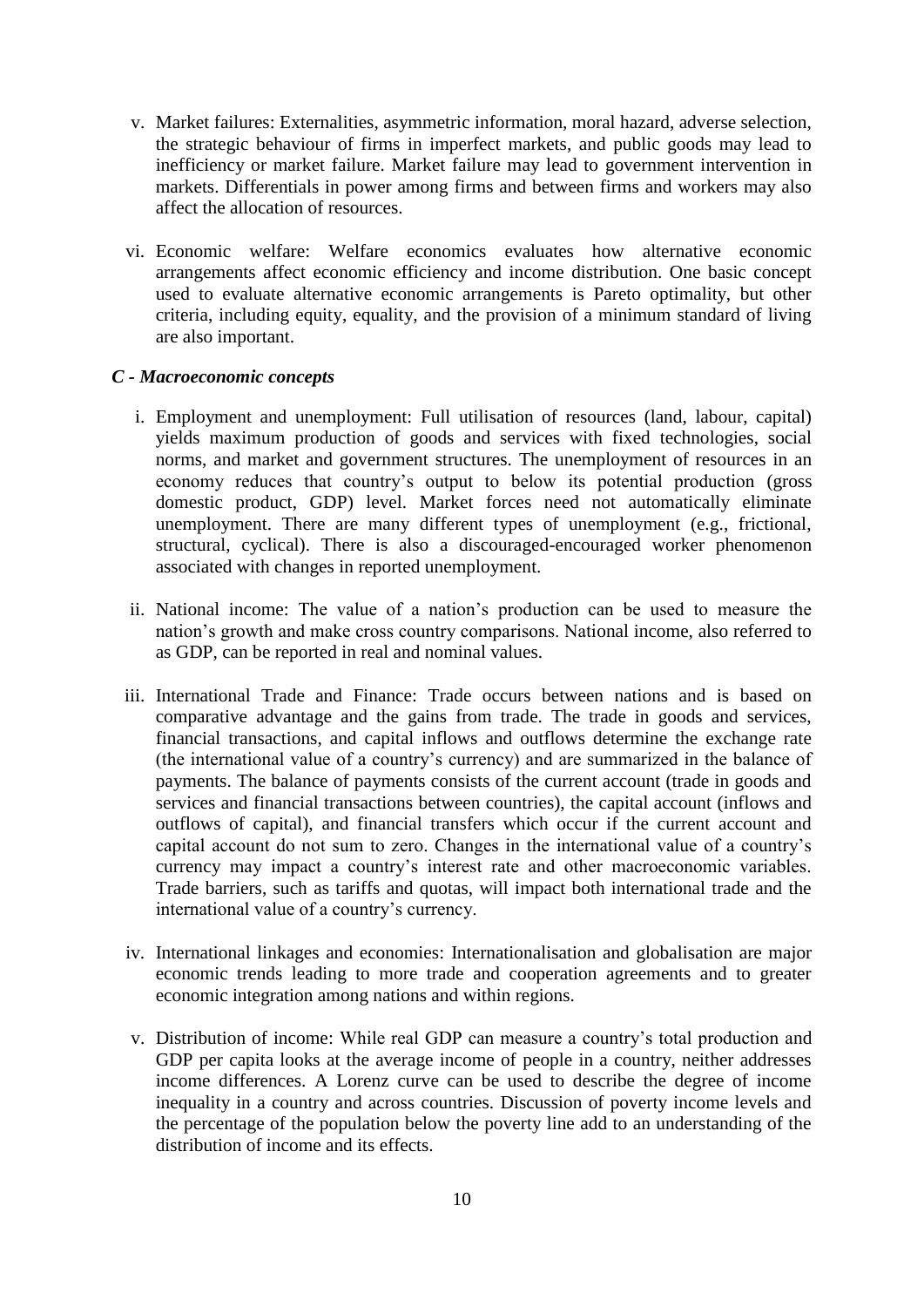- vi. Inflation: Decision makers who need to compare long-term costs and benefits to make decisions/recommendations can make better decisions if the price level is known and constant or if the change in the price level is known and constant. Unexpected price changes cause an unintended redistribution of income and lead to a misallocation of resources.
- vii. Economic Growth: Economic growth can be measured by changes in real GDP or real GDP per capita. As a country grows, its citizens are generally better off economically. Growth can be increased through increased resources, increased education and training of workers, and changes in government policy. There are exogenous and endogenous theories of the determinants of long-run growth.
- viii. Business cycles: Economic fluctuations do not occur in regular patterns, nor are they predictable. Changes in investment and employment decisions by producers can lead to changes in a country"s total production. Reducing fluctuations in the business cycle can create a more stable economic environment.
	- ix. Money, banking and finance: Money eliminates the need for barter and makes the purchase of goods and services more efficient. Business, government, and consumer purchases are often financed through loans. Changes in a country"s money supply and/or money demand impact other economic variables, such as interest rates, investment, consumption, value of the domestic currency, etc. These, in turn, affect a nation"s production level.
	- x. Economic policy: Government, quasi-public, supranational, and international institutions formulate and implement policies that affect macroeconomic variables. Decisions of the central banks with respect to the money supply, and decisions of the government concerning taxation, spending, and regulation impact the decisions of other economic agents. These policies often have unintended, as well as intended, domestic and international consequences. Examination of normative and descriptive policies is included.

# **Learning Outcome II: Students should be able to demonstrate subject knowledge and its application to real world problems**

- 20. Subject knowledge and its application can be measured by asking students to demonstrate:
	- effective application of economic reasoning and methods of analysis to specific topic areas (e.g. markets, public finance, environment, poverty, health, labour markets, international trade, economic development, etc.);
	- recognition of assumptions and their implications for analytical results and economic debates; and
	- use of economic reasoning to formulate and evaluate economic advice and policy in both the private and public sectors.
- 21. In demonstrating their mastery of subject knowledge and its application, students may be asked to use the economic concepts listed in Learning Outcome I in applying their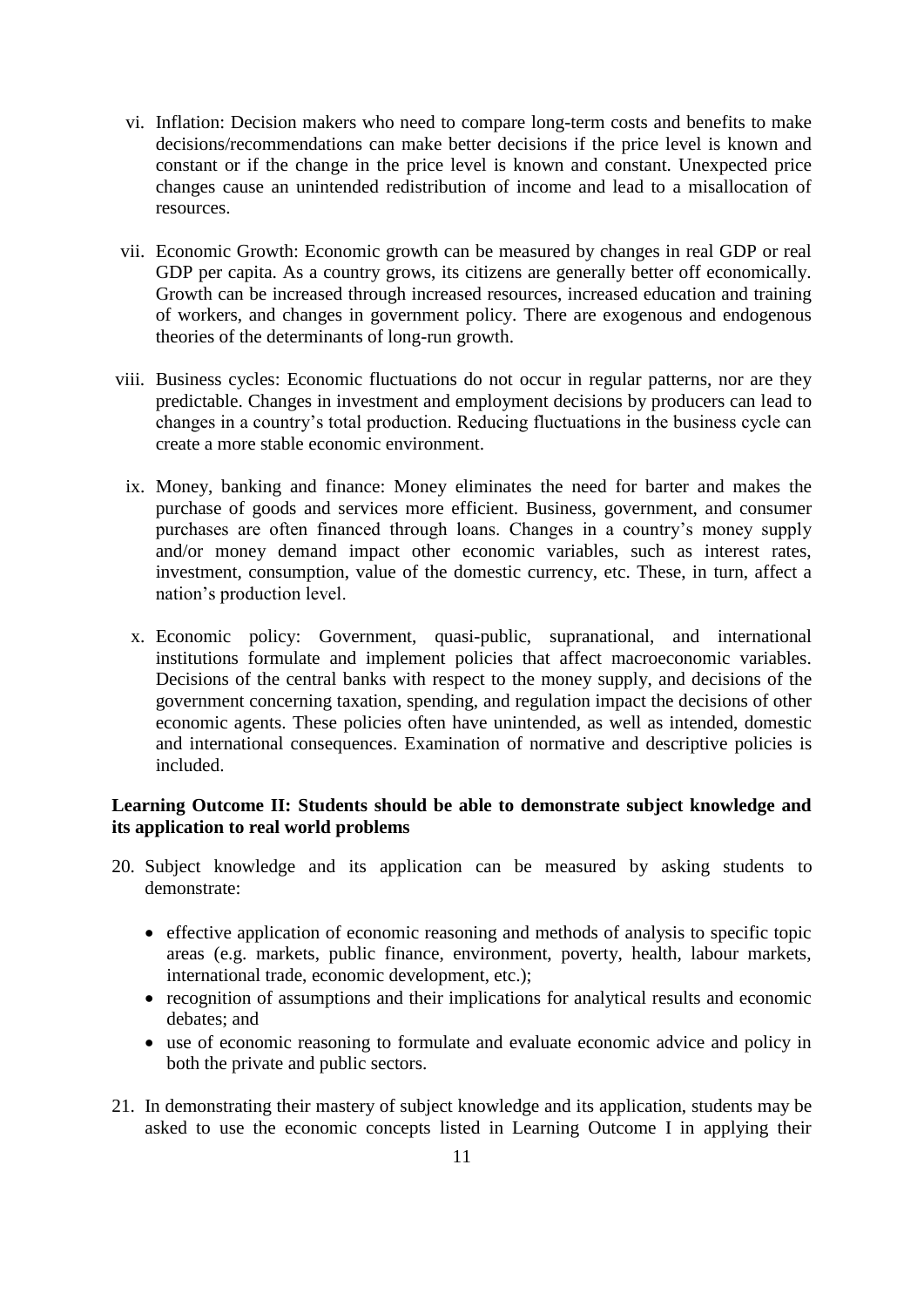economic knowledge to evaluate economic questions, issues, and policies. In contrast to Learning Outcome I, this learning outcome and the remaining learning outcomes focus more on multiple steps, multiple principles, and/or more sophisticated methods of analysis to address an issue.

# **Learning Outcome III: Students should be able to demonstrate the ability to make effective use of relevant data and quantitative methods**

22. The ability to make effective use of relevant data and quantitative methods can be measured by asking students to demonstrate significant knowledge of the sources of economic and social data, including an understanding of where and how to find such sources and the methods used to create or collect such data.

#### *A - Knowledge and access to economic data*

23. Economic analysis may require the use of quantitative and qualitative data from primary and secondary sources and of historical information. It is necessary to know and be able to access different sources of national and international data provided by government, private sectors, and international organisations. It is also necessary to understand how data are collected as well as their limitations because conclusions of data-based research depend on the accuracy of such data.

#### *B - Methods for economic analysis*

24. Economic analysis may be done through the study of economic history and of other forms of data. Processing of data in different ways is needed in order to obtain information, statistics, and indicators that can help understand economic reality and economic problems and make it possible to test hypotheses. The knowledge and application of descriptive statistics, probability, hypothesis testing, correlation, and multivariate analyses can be considered as essential tools for assessing the application and relevance of economic theory and, hence, to determine if the evidence does not contradict economic assumptions and relationships.

#### *C - Interpretations and limitations of empirical economic analyses*

25. The ability to interpret results of data analyses and to draw the appropriate conclusions are essential skills. Equally important is the ability to recognize the limitations of the analytical method and data used.

# **Learning Outcome IV: Students should be able to demonstrate the ability to communicate to specialists and non-specialists**

- 26. The ability to communicate with specialists and non-specialists can be measured by asking students to demonstrate effective communication and explanation of economic arguments, both to those with disciplinary knowledge and to non-experts. Such communication should be both oral and written, and might involve the use of computer projection technology as well as the Internet.
- 27. Assessing students" ability to communicate to specialists and non-specialists requires the students to use several types of communication.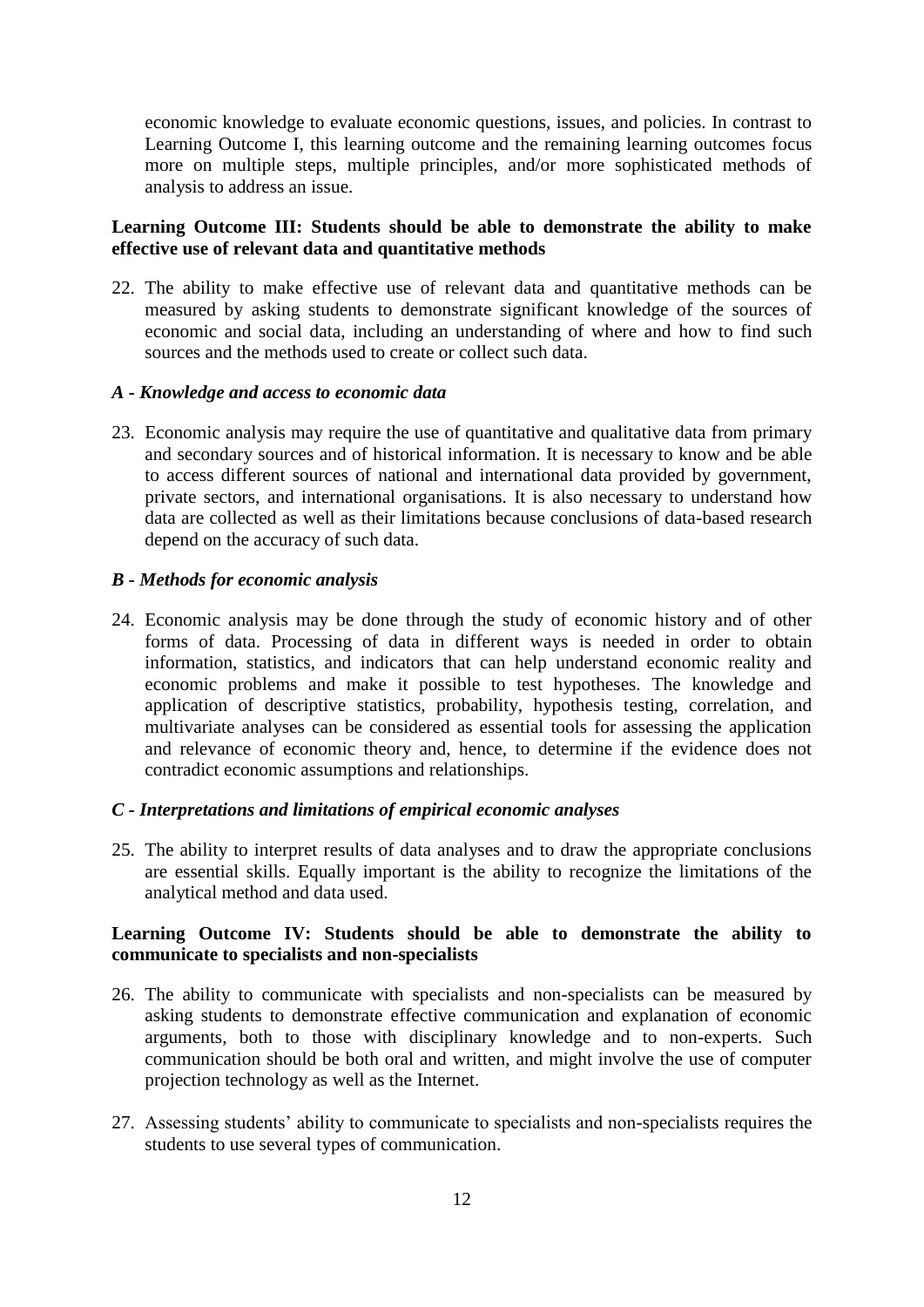#### *A - Sharing information, ideas, problems, and solutions*

*B - Using appropriate analytical tools, such as tables, charts, graphs, models, etc., to communicate with the audiences*

- *C - Presenting quantitative information in usable ways*
- *D - Summarizing data that cannot be readily absorbed raw*
- *E - Explaining results to specialists and non-specialists*

## **Learning Outcome V: Students should be able to demonstrate the ability to acquire independent learning skills**

- 28. The ability to acquire independent learning skills can be measured by asking students to demonstrate:
	- the ability to think reflectively and critically about a range of issues in economics, as demonstrated through expression of and understanding of the history of economic thought, the capacity and limitations of alternative approaches to modelling economic behaviour, or other means of analysing or studying economic problems;
	- the ability to pose and carry out the investigation of a specific problem in economics. This would involve (1) the formulation of a topic for study, (2) knowledge of previous research and results of the topic, (3) knowledge and choice of suitable methods for its investigation, and (4) the ability to draw conclusions from the investigation. Such conclusions might include areas for further investigation; and
	- information literacy (the ability to identify, find, acquire, understand, evaluate, and use information and data about a specific economic problem). Demonstration of information literacy would involve (1) determining the extent of information needed, (2) accessing information effectively and efficiently, (3) critically evaluating information and its sources, (4) integrating selected information into the learner"s knowledge base, and (5) using information effectively to accomplish a specific purpose.
- 29. The assessment of these learning outcomes should require students to use the following four competencies:

### *A - Abstraction*

30. From the study of economic principles and models, students should learn to see how one can (1) abstract the essential features of complex systems, and (2) provide a useable framework for assessment and evaluation of the effects of policy or other exogenous events. Through this, the typical student acquires proficiency in how to simplify models while still retaining relevance. This is an approach that the student can then apply in other contexts, thereby becoming a more effective problem-solver and decision-maker.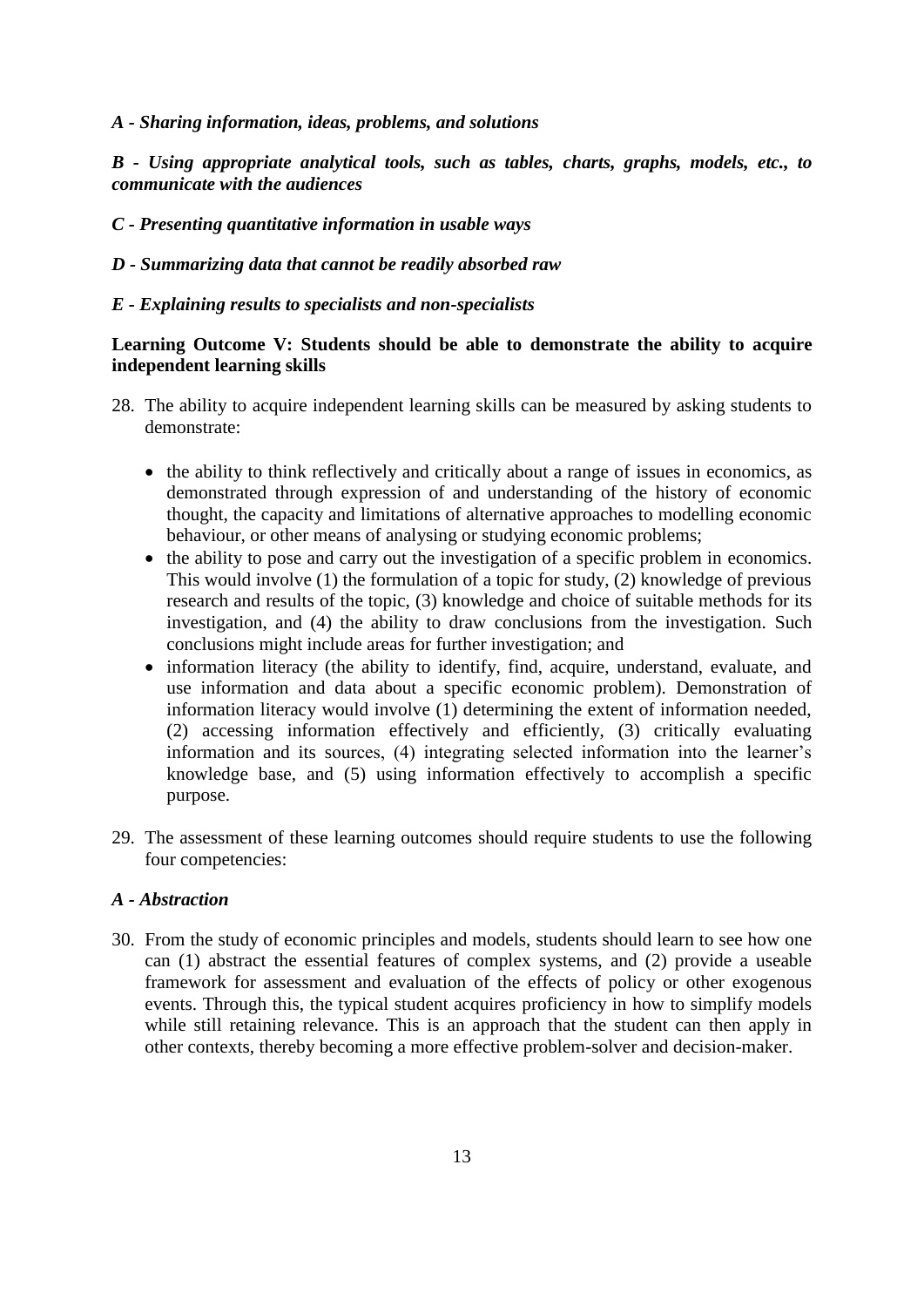# *B - Analysis, deduction and induction*

31. Economic reasoning is highly deductive, and logical analysis is applied to assumptionbased models. However, inductive reasoning is also important. The development of such analytical skills enhances students" problem-solving and decision-making ability.

# *C - Quantification and design*

- 32. Data and their effective organisation, presentation, and analysis are important in economics. The typical student has some familiarity with the principal sources of economic information and data relevant to industry, commerce, society, and government, and have had practice in the organisation and presentation of data. This skill is important at all stages in the decision-making process. It is a central and crucial skill for an economics graduate because an employer will reasonably expect an economics graduate to be able to structure, analyse, and explain information presented in some numerical form. The raw data are frequently presented as tables (or datasets with a tabular structure) and the processed data as a graph, an average, a correlation, and so on. Numerate, statistical, and computing skills are necessary to handle this sort of information.
- 33. Presentation skills are needed to communicate such quantitative information in usable ways and particularly, to give critical and coherent summary representations of data that cannot be readily absorbed raw. In addition to forming manipulative and presentation skills required to deal with statistical data, economists learn not to be misled by numbers. Economists question whether the numbers represent what they claim (e.g., unemployment, price indices), understand statistical significance (e.g., the margin of error in a poll or survey), and are aware of at least some of the difficulties in sampling a population. In addition, with some understanding of econometrics, they recognize that conclusions drawn from data might be ambiguous.

# *D - Framing*

- 34. Through the study of economics, a student should learn how to decide what should be taken as given or fixed for the purposes of setting up and solving a problem, i.e., what the important parameters are in constraining the solution to the problem. Learning to think about how and why these parameters might change encourages a student to place the economic problem in its broader social and political context. This framing skill is important in determining the decision-maker"s ability to implement the solutions to problems.
- 35. Economic principles apply not only to business and management, but also other social science fields such as government, history, psychology, sociology, geography, law, and anthropology. Economists depend on mathematical concepts and statistical analysis techniques to evaluate and solve problems. First-cycle or bachelor degree students should be able to use the economic way of thinking and other analytical tools to evaluate problems/issues covering a wide and diverse range.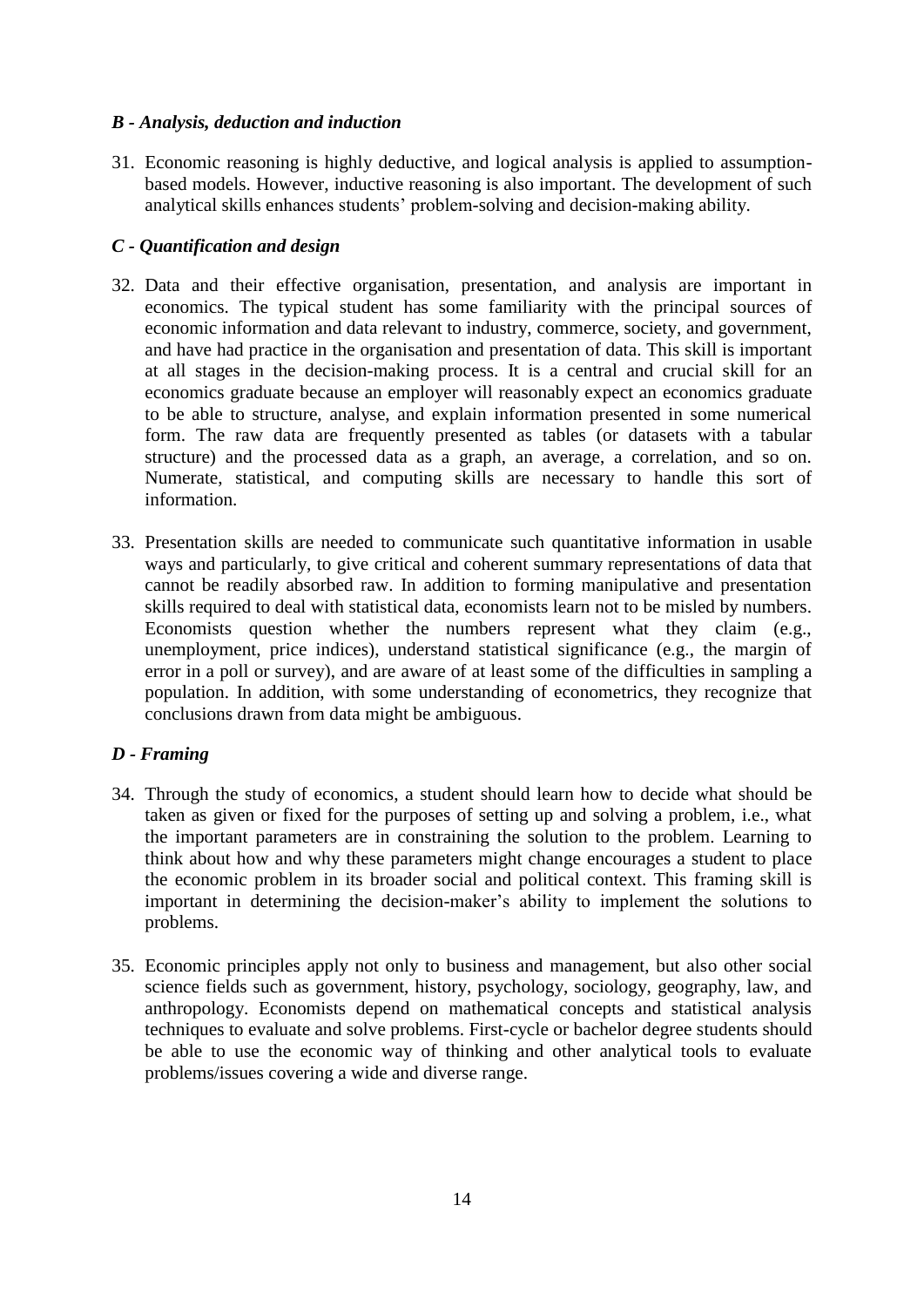#### **ASSESSING ECONOMICS COMPETENCY**

#### **Structure of the Economics Assessment**

- 36. The duration of the Economics Assessment is 90 minutes, including about 45-50 multiple choice (MC) items to be completed in 60 minutes, and constructed-response (CR) task(s) to be completed in 30 minutes. These are approximate times only and these sections are not timed separately.
- 37. The assessment includes a broad sample of items covering a range of difficulty that enable the strengths and weaknesses of populations and key subgroups to be determined with respect to the components of the economics competency.
- 38. Due to the nature of economics and the interdependency of content, it is not always possible to assess each component discussed in this document separately from other content. Every item, though, is drafted to measure primarily a component of economic knowledge and skill as specified earlier in this document. For example, such skills as abstraction and deduction, as described in Learning Objective V, are not assessed separately but in the context of economic problems or scenarios posed in MC items and CR tasks.
- 39. Items are designed to measure varying levels of proficiency. Less demanding items are designed to measure an understanding of economic principles (Learning Objective I). Higher levels of proficiency are measured by asking students to evaluate the effectiveness of a given policy change or to use an econometric model to predict an outcome (Learning Objectives II-V).
- 40. Language difficulty is set at or below an appropriate level for final-year first-cycle economics students. Charts, graphs, tables, and econometric models are used, as appropriate.
- 41. Care is taken to ensure that a range of contexts is employed as one means of controlling for students" interest and prior knowledge. The Economics Experts Group helped ensure that all scenarios are applicable to all countries and cultures. Real world situations are often extremely complex and involve a number of variables changing simultaneously, requiring a balance between authenticity of context and practicality of assessment when constructing items.
- 42. Economic principles are often divided into two major components: macroeconomics and microeconomics. While equal emphasis on these two components is not necessary, great care must be taken in balancing the items such that one is not emphasized at the expense of the other.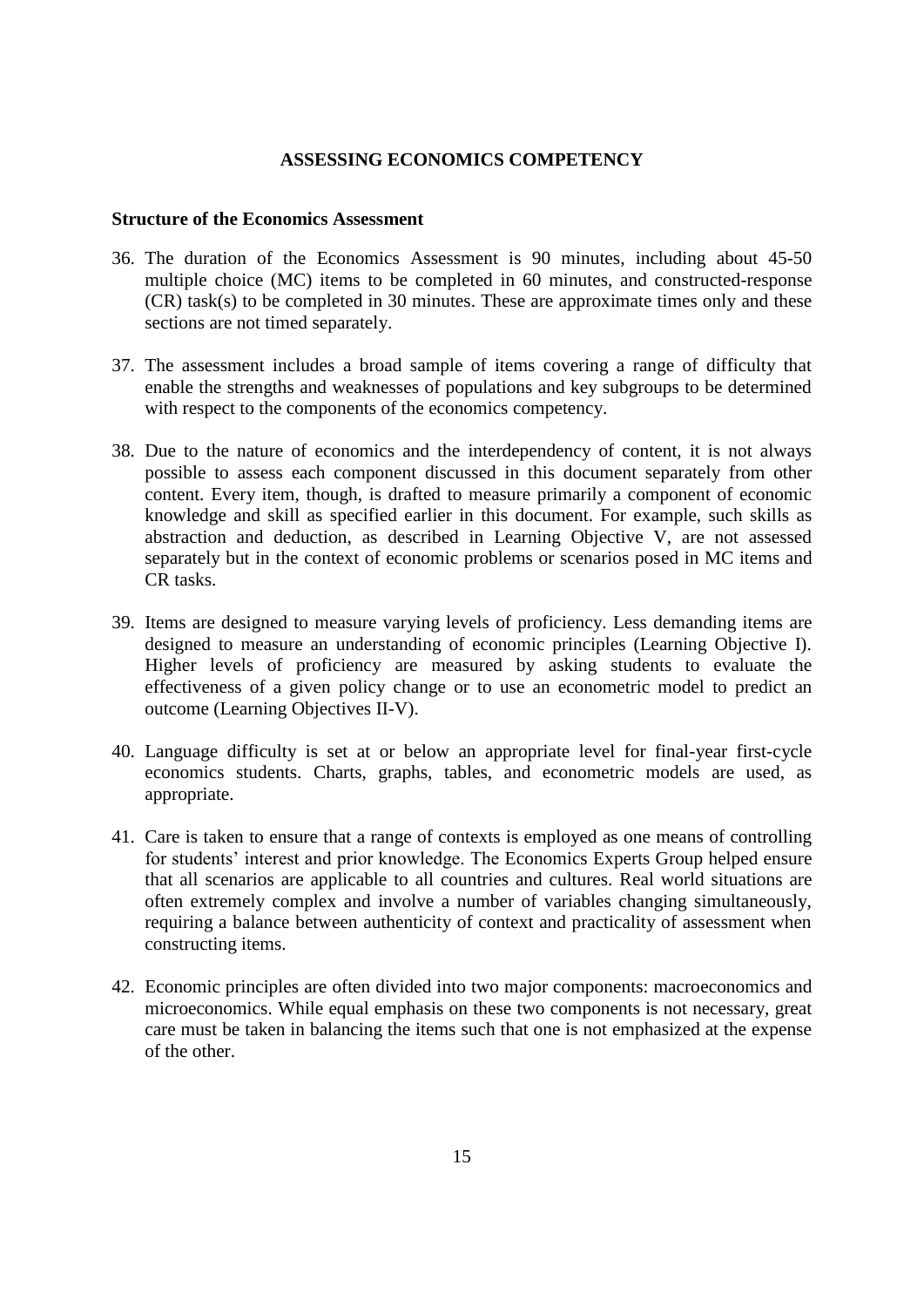- 43. Item response formats include:
	- multiple-choice: simple and complex items that are answered by selecting one option from a list of four choices;
	- short constructed-response tasks: items that require the respondent to provide his or her own answer to a series of related questions (completed in 8-10 minutes); and
	- long constructed-response tasks: items that require the respondent to provide his or her own answer to a series of related questions (completed in 20-30 minutes) and incorporate multiple learning objectives.
- 44. In this assessment, MC items provide a fast and efficient way to collect data on students' economic knowledge, understanding, and skills.
- 45. Short and long CR tasks require students to do more than select the best answer from a variety of options. Rather, students are given a problem and asked to solve the problem, recommend policy, provide explanations, and so on. The distinction between short and long responses largely depends on the complexity of the problem and the time needed to respond to all parts of the task. Examples of the type of items which might be found in a CR task are given in Annex B.
- 46. Marking guides or scoring rubrics for evaluating student responses to items are constructed based on the components of economics competency identified in the Measurement section of this document. The scoring rubric specifies the points allocated for each part of the task.
- 47. In the rubrics, the highest level of scoring reflects a complete understanding of the problem, be tied to a correct solution, reward thought that shows considerable insight, and reflect work that is clear, appropriate, and fully developed. Such responses should be logically sound, clearly written, and contain no errors. Example responses are well chosen and fully developed.
- 48. At a slightly lower score level, one might encounter work that demonstrates an understanding of the problem, shows some insight, and provides an acceptable approach, but answers to some parts of the task may be incorrect or not fully developed, or an explanation may be weak.
- 49. At an even lower level, one may see work that presents an understanding of the problem at the conceptual level evidenced by the logical approach to complete the task, but major parts of the expected response are missing and/or incorrect. Typically, the response may lack an acceptable explanation or understanding of a graphical or statistical result.
- 50. Finally, there is no credit for a completely incorrect or irrelevant response. Within the scoring at this level, allowance is made for distinguishing between students who attempt a given problem and those who submit a blank response. The latter may signal either lack of time or a motivational problem.
- 51. The assessment of Learning Objectives I and II focuses on the concepts listed in Learning Objective I. The full assessment includes coverage of all concepts; however, due to the more limited time and number of MC items included, not all concepts are covered. As many concepts are covered as allowed by the items approved by the committee for use in the feasibility study, CR tasks incorporate at least three learning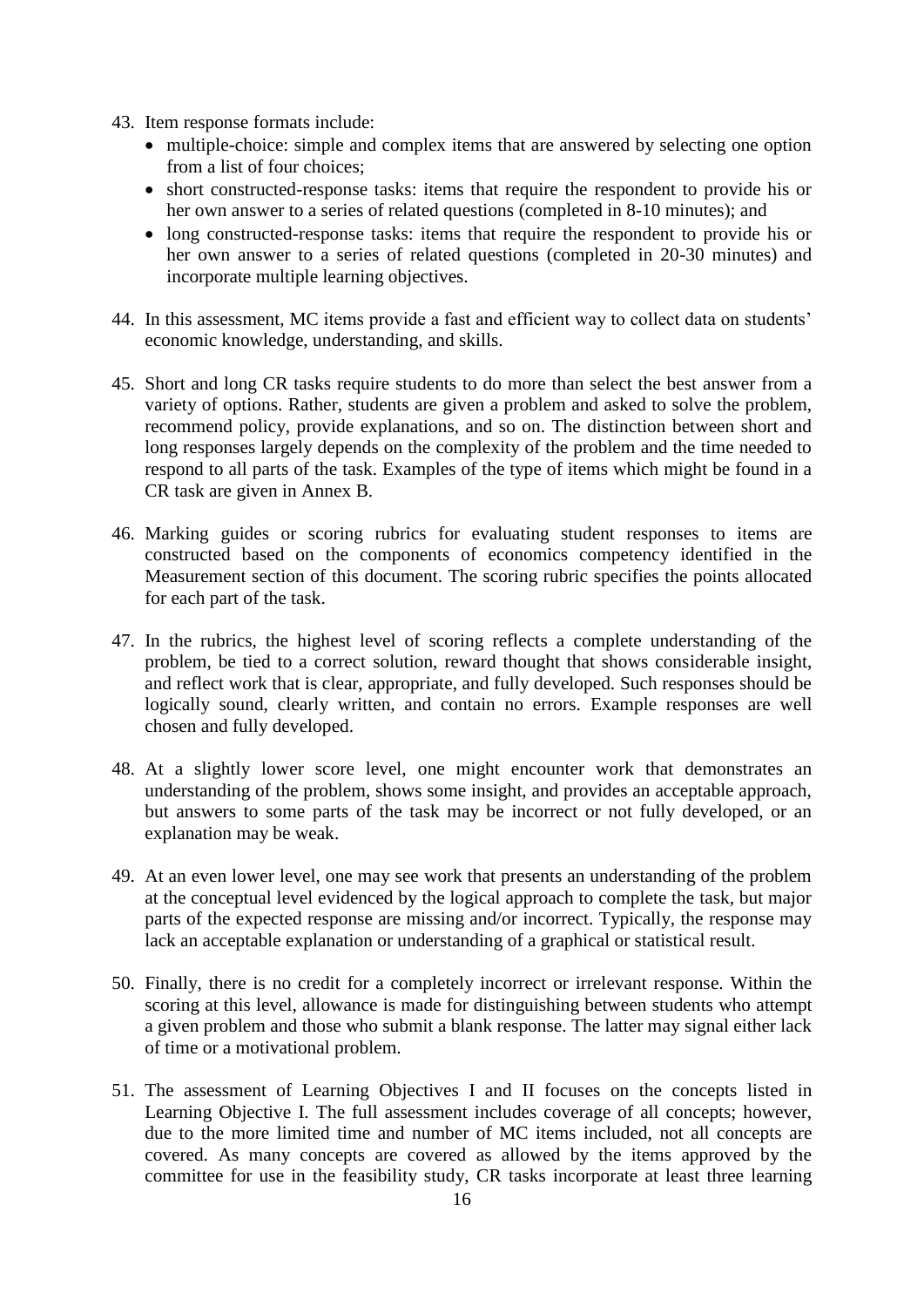objectives and may incorporate all five learning objectives. Concepts covered in Learning Objective I and II are certain to be included in any CR task. Learning Objectives III, IV, and/or V are also covered in any CR task; the learning objective covered depends on the focus of the task. The CR tasks typically incorporate a student demonstrating an understanding of some concept (Learning Outcome I) and some application of the concept (Learning Outcome II). In addition the student may be asked to use appropriate data and quantitative methods (Learning Outcome III). Learning Outcome IV (ability to communicate) is also assessed in a CR task. The ability to acquire independent learning skills may not be included in any CR task.

- 52. Not all components of the five learning objectives are assessed in the MC section of the Economics Assessment, in part due to the time and technical constraints surrounding the AHELO Feasibility Study. For example, communicating with experts and non-experts is not assessed in the MC section nor is acquiring independent learning skills. Such learning objectives are more applicable to CR tasks rather than MC items.
- 53. [Table 1](#page-18-0) summarises the approximate percentage of MC items covering each of the Learning Outcomes specified in this Economics Assessment Framework.

|          | <b>Learning Outcome</b>         |              |       |          |     |  |
|----------|---------------------------------|--------------|-------|----------|-----|--|
|          |                                 |              |       |          |     |  |
| МC<br>(% | $\Delta$<br>$\mathbf{r}$<br>-20 | 70<br>$60 -$ | 15-20 | <b>.</b> | U-. |  |

<span id="page-18-0"></span>

|  |  | Table 1: Distribution of multiple choice items in the Economics Assessment |
|--|--|----------------------------------------------------------------------------|
|--|--|----------------------------------------------------------------------------|

#### **Functionality provided by computer delivery**

- 1. The Economics Assessment will be administered via computer. Doing so has several benefits, as outlined in the next few paragraphs.
- 2. It is possible to deliver items in a fixed order, or "lockstep" fashion if desired. The lockstep procedure means that students are not able to return to an item or unit once they have moved to the next one. Each time students click the 'Next' button a dialog box displays a warning that they are about to move on to the next item and that it is not possible to return to the previous item. At this point, students can either confirm they want to move on or cancel the action and return to the current item. The lockstep procedure may be more appropriate for different sections of the Economics Assessment. For example, it may be appropriate for the multiple-choice items, but not for the constructed-response tasks.
- 3. An advantage of the lockstep approach is that it maximises the independence of items within and across units, since students cannot find clues in later tasks that might help them to answer earlier ones. Put more positively, later items can reveal the answers to earlier items without enabling previous answers to be changed.
- 4. While not possible in the AHELO Feasibility Study, a broader benefit of measuring economics competency by computer is that, dynamic stimulus material can be produced, including: visuals such as video clips and animations; environments where students interact with features to explore or control a situation; simulations where students can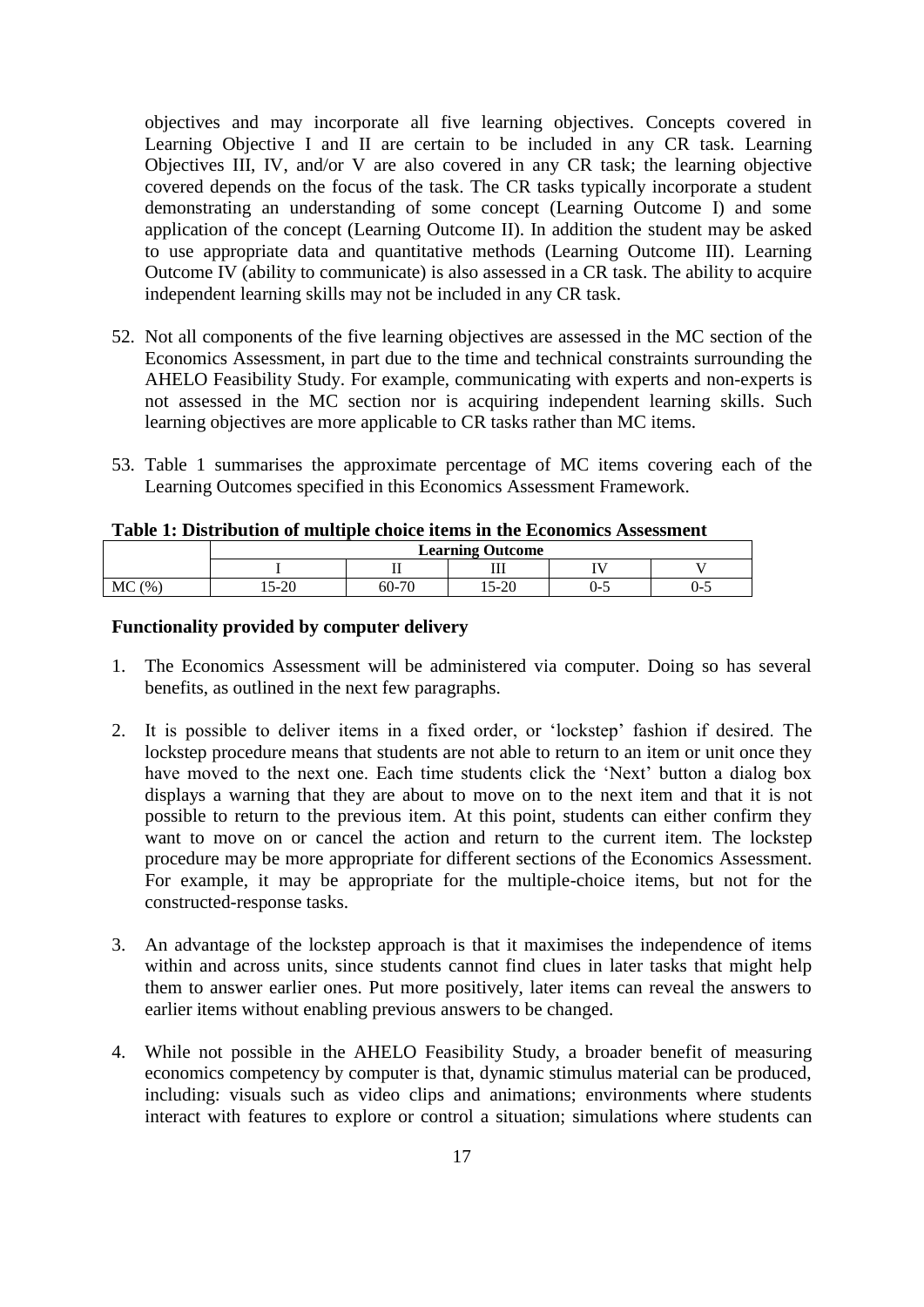enter parameters and run models; and on-line tools for performing calculations and searches, and for drawing graphs and diagrams.

- 5. A further benefit is the opportunity to capture and measure data that relate to processes and strategies. It is possible to record data such as the type, frequency, length and sequence of actions performed by students.
- 6. Another benefit is that the time students spend on any particular item can be restricted, where it is consider appropriate. This is particularly useful in contexts where students are exploring stimulus material interactively.
- 7. Any responses that cannot be scored automatically are collected by the computerdelivery system and saved in an appropriate format. An online scoring system facilitates scoring (by experts) of these saved files. This eliminates the need for separate data entry, minimises the need for data cleaning, and allows scoring to take place 'off site' if desired.
- 8. While economics graduates are expected to be familiar with various software packages, detailed knowledge of particular software is not assumed in the assessment. Only basic ICT skills are assumed, such as keyboard use, manipulating a pointer (via a mouse), clicking option buttons, drag-and-drop, scrolling and use of pull-down menus and hyperlinks.

# **Calculators**

54. This assessment does not focus on students" ability to perform calculations. The items have been constructed so that students do not require a calculator to respond. Given that many calculators have similar functionality to computers, and that their use could make answering some items easier, their use is prohibited at this stage of the Economics Assessment. Should the assessment be administered in the future via computer to benefit from such a delivery mode, then calculator use will be reviewed by the committee.

#### **Reporting Economics competency**

- 55. Similar to the PISA reporting practice (OECD, 2009b), results are reported on a scale constructed using a generalised form of the Rasch model. Underlying the construction of a scale are several assumptions: that there is a latent trait (as specified in the assessment framework) that can be represented by a continuous variable and is possessed by test takers; that test items can be constructed that require the test taker to use this trait in responding to items; and that the amount of the trait possessed by test takers is a function of the score they receive on the test.
- 56. The form of the Rasch model that is used employs the scores obtained by students to produce estimates for both the difficulty of items and the ability of students on a single real-valued scale. The scale is constructed so as to have a mean score of 500 and standard deviation of 100; accordingly, about two-thirds of the test takers would score between 400 and 600 points.
- 57. The scale is divided into levels (bands) of equal width, with an unbounded region at each end of the scale. Each band corresponds to a student proficiency level (or, alternatively,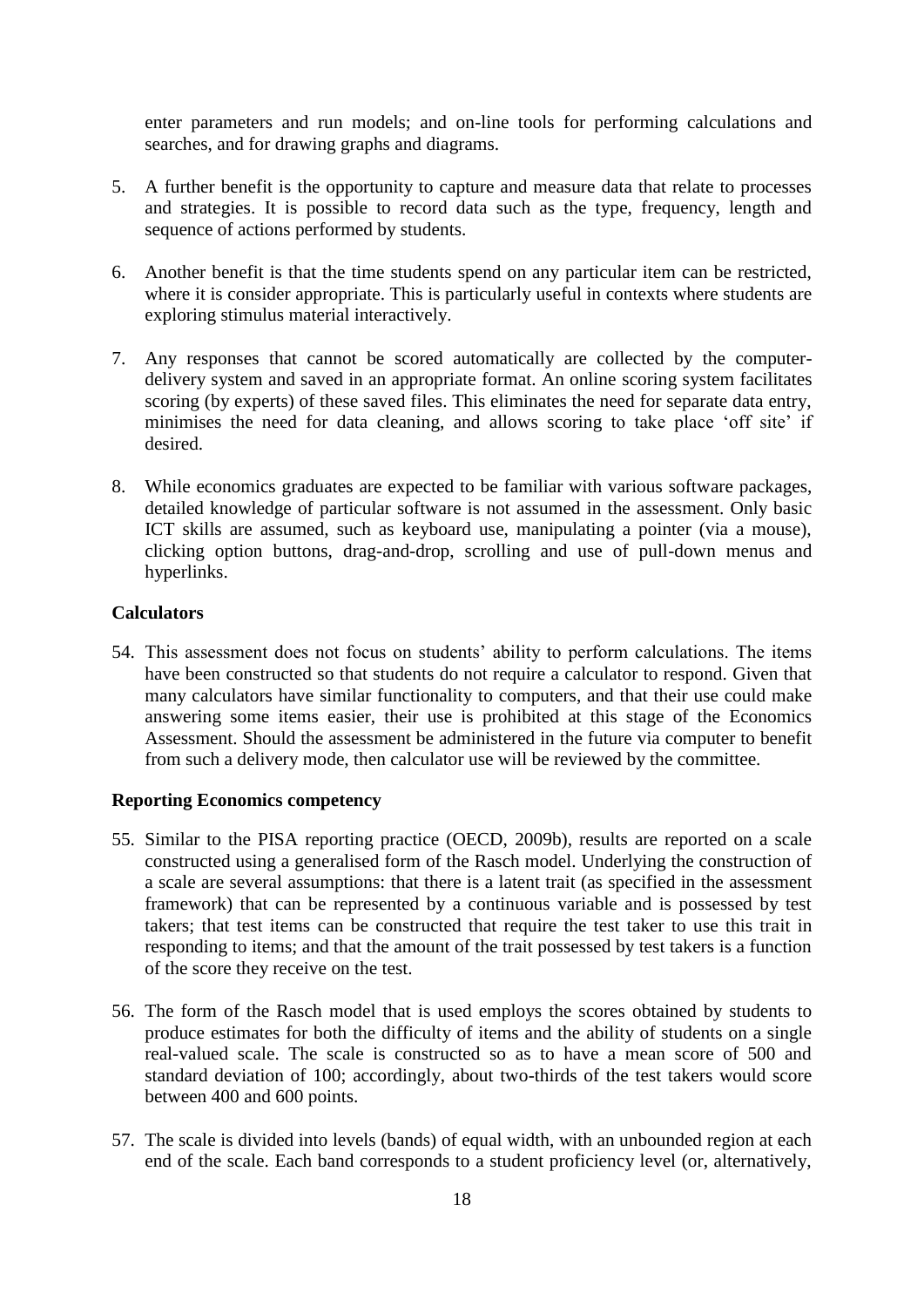an item difficulty level). Information about the items at each level is then used to develop descriptions characterising typical student performance at each level. The specific constituent learning outcomes of the competency components is very useful as the basis of these descriptors.

- 58. Five levels of proficiency are able to be identified and described to show individual economic competency. The model and scaling methods allow the linking of measures of student performance with data collected in the context instrument, such as gender, socioeconomic standing, geographical location, and institution attended. This enables statistical comparisons of population means among students grouped by these background factors. For example, comparisons of performance among participating institutions will be possible.
- 59. In assessments with a large enough number of items responded to, it is sometimes possible to collect sufficient data to create subscales (e.g., macroeconomics, microeconomics) based on independent components within a domain. It is unlikely that there will be enough such items to report on potential economics subscales.
- 60. Item difficulty depends on a number of variables, including:
	- context, including familiarity and concreteness of context;
	- complexity of problem:
	- number of constraints present;
	- amount/coherence of information; and
	- number of steps in reaching an answer.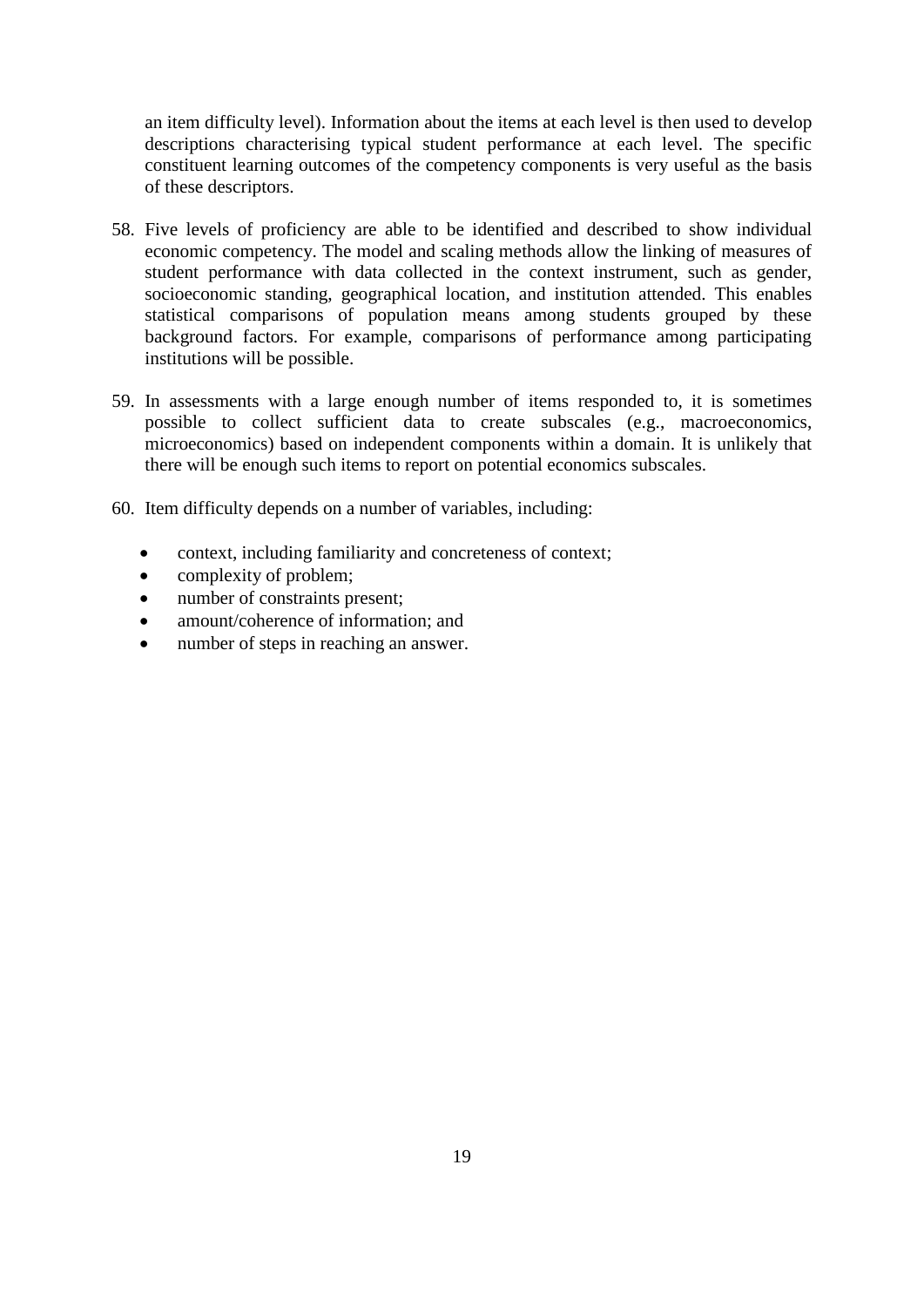#### **REFERENCES**

Becker, W.E. (2007). Quit lying and address the controversies: there are no dogmata, laws, rules or standards in the science of Economics. *American Economist, 50*(2): 3–14.

Davies, P. & Durden, G. (2010). Economic education in schools and universities in England. *Journal of Economic Education, 41*(4): 413–424.

Hahn, J. & Jang, K. (2010). Economic Education in Korea: Current Status and Changes. *Journal of Economic Education, 41*(4): 436–447.

Ross, J. (2010). Assessing a world of learning? *Campus Review (August 16)*.

Round, D.K. & Shanahan, M.P. (2010). The Economics Degree in Australia: Down but Not Out? *Journal of Economic Education, 41*(4): 425–435.

Yamaoka, M., Asano, T. & Abe, S. (2010). The Present State of Economic Education in Japan. *Journal of Economic Education, 41*(4): 448–460.